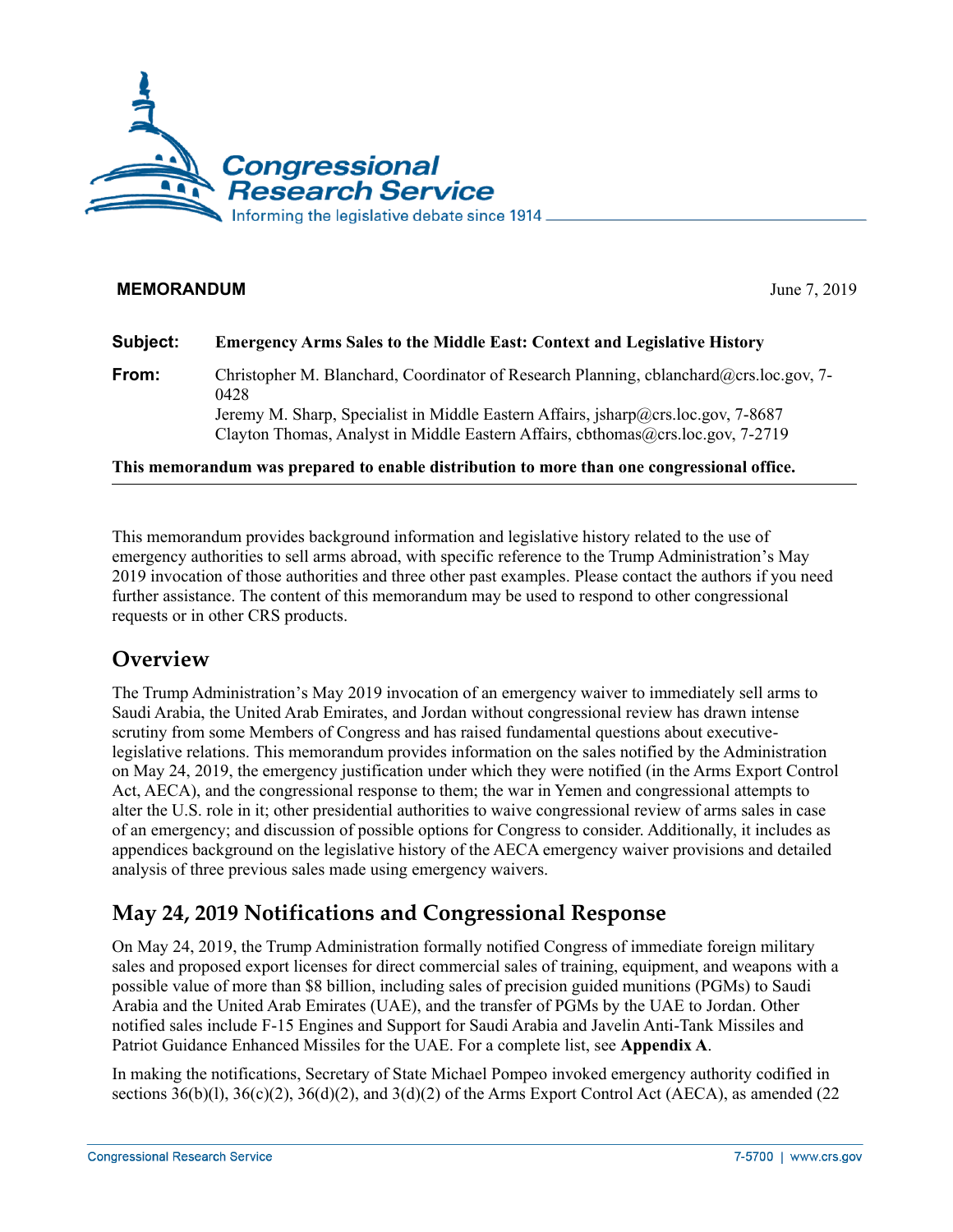U.S.C. 2776). The AECA provides for 15- and 30-day congressional review periods for arms sales, leases, and transfers meeting specific value and recipient criteria.<sup>1</sup> However, if the President states in a formal notification to Congress that "an emergency exists" requiring the sale, export license, or technical assistance and manufacturing license of arms and related materiel, "in the national security interests of the United States," that waives the requirements for congressional review, and the President is free to proceed with the sale, export, or licensing. The President must provide Congress at the time of this notification a "detailed justification" for his/her determination.

The current arms sales to Saudi Arabia, the UAE, and Jordan come amid heightened U.S.-Iranian tensions and renewed attacks by the Yemen-based Houthis against Saudi infrastructure. 2 In the justification for the use of emergency authority under the AECA, Secretary of State Pompeo wrote to Congress that:

Iranian malign activity poses a fundamental threat to the stability of the Middle East and to American security at home and abroad.... The rapidly-evolving security situation in the region requires an accelerated delivery of certain capabilities to U.S. partners in the region…. Such transfers, whether provided via the Foreign Military Sales system, or through the licensing of Direct Commercial Sales, must occur as quickly as possible in order to deter further Iranian adventurism in the Gulf and throughout the Middle East.

CRS has no information about whether any related sale agreements have already been signed or if any related materiel has been transported or delivered to the countries in question. Some Members have reacted with statements of concern. House Foreign Affairs Committee Ranking Member Michael McCaul (R-TX) stated that "the President's decision to use an emergency waiver on these sales is unfortunate and will damage certain future congressional interactions."<sup>3</sup> Senate Foreign Relations Ranking Member Bob Menendez (D-NJ) said in a statement:

In trying to explain this move, the Administration failed to even identify which legal mechanism it thinks it is using, described years of malign Iranian behavior but failed to identify what actually constitutes an emergency today, and critically, failed to explain how these systems, many of which will take years to come online, would immediately benefit either the United States or our allies and thus merit such hasty action.<sup>4</sup>

On June 5, 2019, a bipartisan group of seven senators introduced 22 separate Joint Resolutions of Disapproval against the sales. One cosponsor, Sen. Lindsey Graham (R-SC), expressed in a statement his concern about "the precedent these arms sales would set by having the Administration go around legitimate concerns of Congress." 5

## **U.S. Arms Sales and the War in Yemen<sup>6</sup>**

 $\overline{a}$ 

Since the start of the Saudi-led coalition's military intervention in Yemen over four years ago, some Members of Congress have sought to condition, delay, or disapprove the sale of various arms, particularly PGMs, to Saudi Arabia and the United Arab Emirates.

<sup>1</sup> For more background on congressional review procedures, see CRS Report RL31675, *[Arms Sales: Congressional Review](http://www.crs.gov/Reports/RL31675)  [Process](http://www.crs.gov/Reports/RL31675)*, by Paul K. Kerr and CRS In Focus IF11197, *[U.S. Arms Sales and Human Rights: Legislative Basis and Frequently](http://www.crs.gov/Reports/IF11197)  [Asked Questions](http://www.crs.gov/Reports/IF11197)*, by Paul K. Kerr and Liana W. Rosen.

<sup>2</sup> For more, see CRS In Focus IF11212, *[U.S.-Iran Tensions Escalate](http://www.crs.gov/Reports/IF11212)*, by Kenneth Katzman.

<sup>3</sup> Rebecca Kheel, "Furious lawmakers aim to block Trump's Saudi arms sales," *The Hill*, May 29, 2019.

<sup>4</sup> Menendez on Trump Admin's Decision to Flout Congress' Role in Approving Arm Sales to Saudi Arabia, UAE, May 24, 2019.

<sup>5</sup> Joe Gould, "Graham, Menendez offer action to thwart Trump arms sales to Saudi, UAE and Jordan," *Defense News*, June 5, 2019.

<sup>6</sup> For more, see CRS Report R43960, *[Yemen: Civil War and Regional Intervention](http://www.crs.gov/Reports/R43960)*, by Jeremy M. Sharp and CRS Report R45046, *[Congress and the War in Yemen: Oversight and](http://www.crs.gov/Reports/R45046) Legislation 2015-2019*, by Jeremy M. Sharp and Christopher M. Blanchard.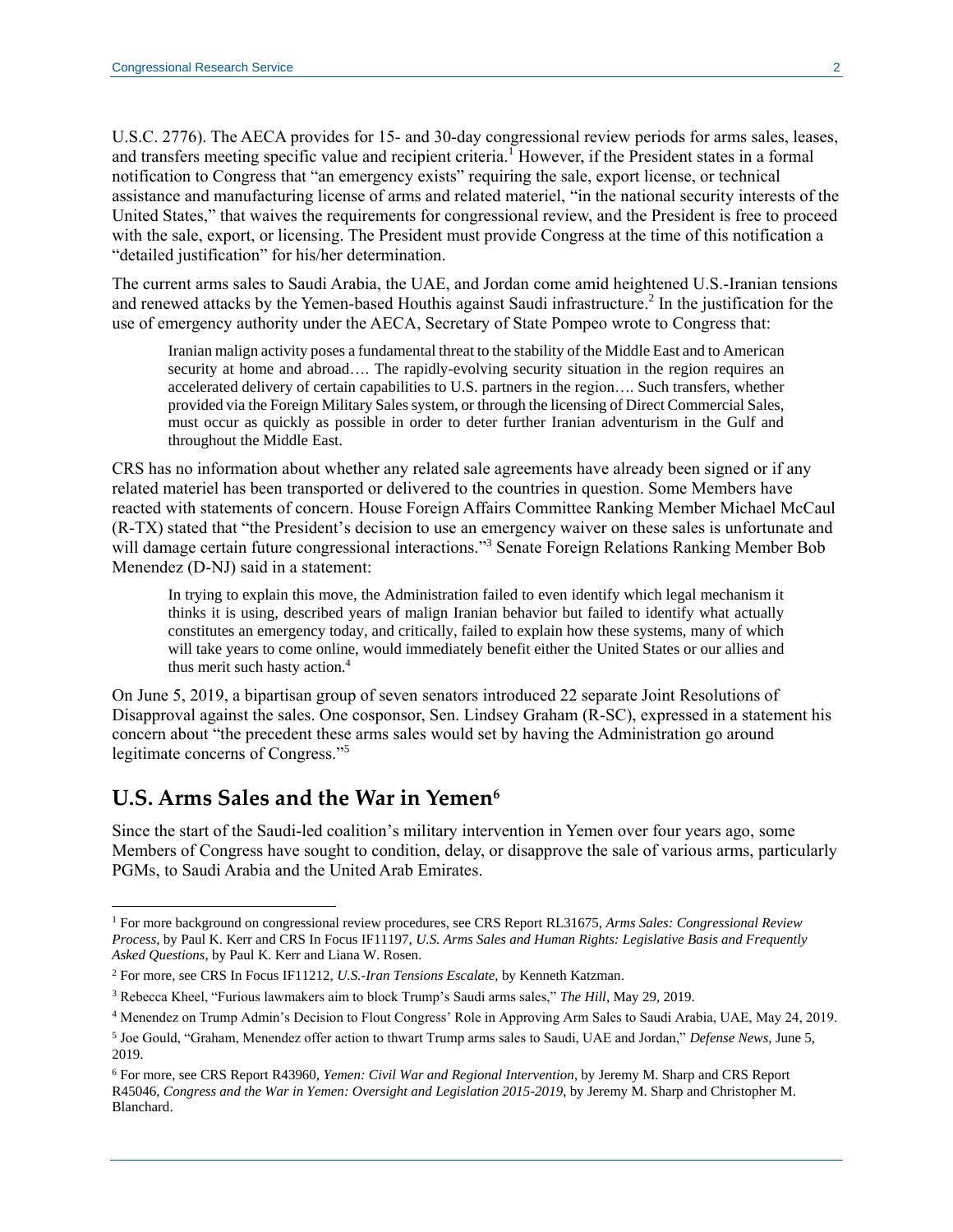From the outset, Saudi leaders sought material and military support from the United States for the campaign. In March 2015, President Obama authorized "the provision of logistical and intelligence support to GCC-led military operations." U.S. mid-air refueling of coalition aircraft began in April 2015 and ended in November 2018. Congress has taken an active role in debating and overseeing U.S. policy in the Arabian Peninsula, considering legislative proposals seeking to reduce Yemeni civilian casualties resulting from the coalition's operations; improve deteriorating humanitarian conditions; end restrictions on the flow of goods and humanitarian aid; combat Iranian support for the Houthis; and/or support continued efforts by the Saudi-led coalition and the United States to counter Al Qaeda and Islamic State forces in Yemen.

Many Members have appeared to view the conflict through the prism of a broader regional rivalry between Saudi Arabia and Iran, and the U.S. effort to limit Iran's malign regional influence. Other lawmakers have viewed the Yemen conflict as indicative of what they perceive as problems in the U.S.- Saudi relationship, a concern that deepened after the killing of Saudi journalist Jamal Khashoggi by Saudi government personnel in October 2018.

Congress has considered but has not enacted proposals to curtail or condition U.S. defense sales to Saudi Arabia. The President's announcement follows Congress's recent passage, and President Trump's veto, of S.J.Res. 7, which would have directed the President to end U.S. military support for Saudi operations in Yemen. Since 2018, Senator Menendez had objected to the formal notification of planned direct commercial sales to Saudi Arabia and the United Arab Emirates, and, under established inter-branch arrangements, the Trump Administration had abstained from proceeding with the formal notification.<sup>7</sup>

### **Other Emergency Arms Sales Authorities**

Beyond the emergency waiver provisions in the AECA, Congress has included emergency waivers in other statutes that govern the circumstances under which the president may sell arms abroad.

- Section 514 of the Foreign Assistance Act of 1961 (FAA), as amended (22 U.S.C. 2321h) allows U.S. defense articles stored in war reserve stocks to be transferred to a foreign government through the Foreign Military Sale program (FMS). During the summer 2006 war between Israel and Hezbollah, Israel requested that the United States expedite the delivery of precision-guided munitions to Israel. In order to accomplish this, the George W. Bush Administration did not use the AECA emergency authority but rather allowed Israel to access the U.S. munitions stockpile located in Israel, known as WRSA-Israel, pursuant to Section 514. Congress limits the value of assets transferred into WRSA stockpiles located in foreign countries in any fiscal year through authorizing legislation. The U.S. retains title to the WRSA stocks, though title must be subsequently transferred before the foreign country may use them. $8$
- Section 614(a) of the FAA (22 U.S.C. 2364(a)) also allows the President to, among other things, waive provisions of the AECA, the FAA, and any act authorizing or appropriating funds for use under either the AECA or FAA in order to make available, during each fiscal year, up to \$750 million in cash arms sales and up to \$250 million in funds. Not more than \$50 million of the \$250 million limitation may be made available to any single country in any fiscal year through this waiver authority unless the country is a "victim of active aggression." Not more than \$500 million of cash sales (or cash sales and funds made available combined) may be provided under

<sup>7</sup> See Senator Menendez Letter to Secretary of State Pompeo and Secretary of Defense James Mattis, June 28, 2018. Available at https://www.foreign.senate.gov/download/rm-letter-to-pompeo-mattis-uae-yemen.

<sup>&</sup>lt;sup>8</sup> At present, the United States and Israel have a bilateral agreement that governs the storage, maintenance, in-country transit, and other WRSA-related costs. In any future expedited procedure, reserve stocks managed by EUCOM could be transferred to Israel; then, U.S. officials would create an-after-the-fact Foreign Military Sale to account for the transferred equipment.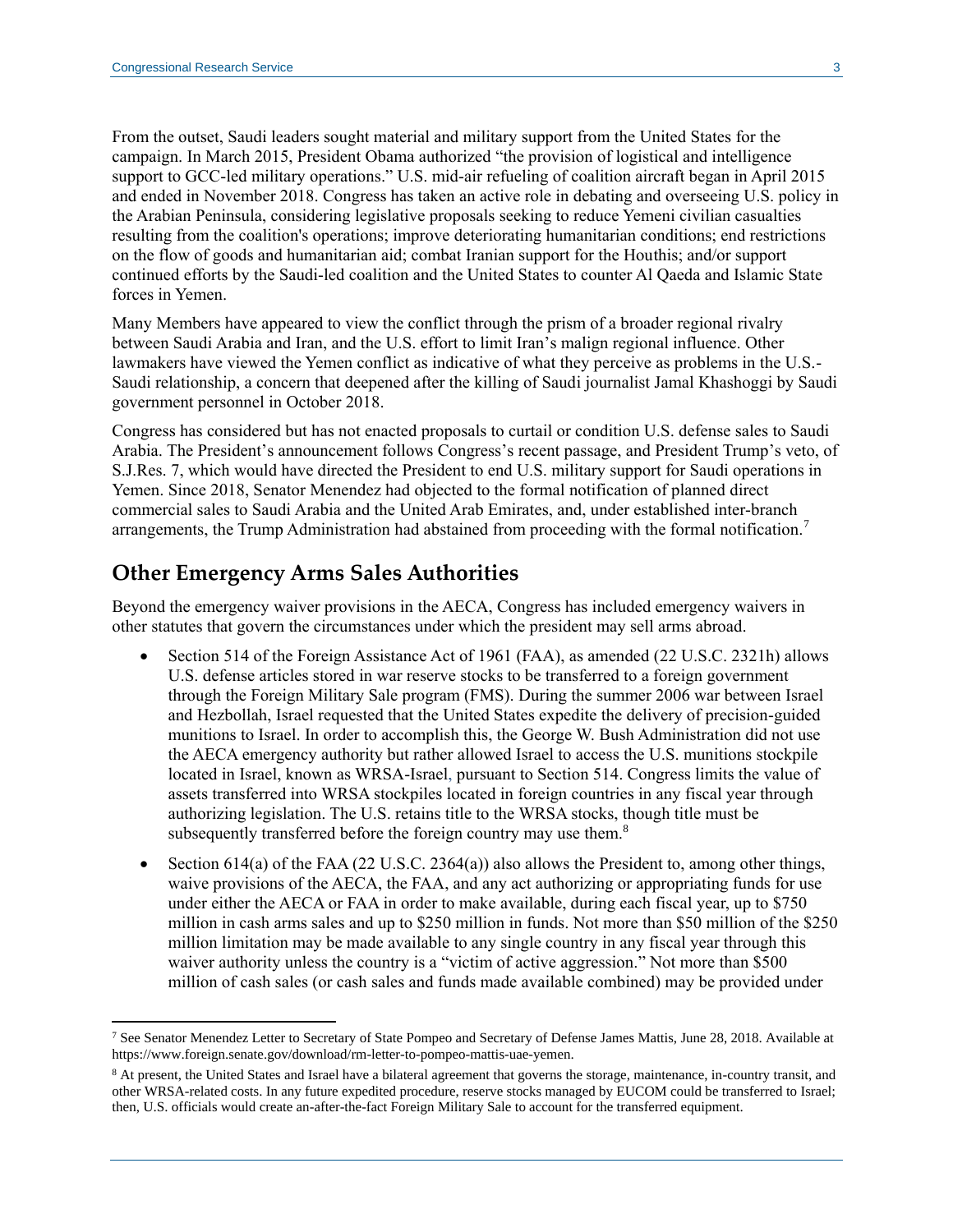this waiver authority to any one country in any fiscal year. To waive the provisions of these acts related to arms sales, the President must determine and notify Congress in writing that it is "vital" to the "national security interests" of the United States to do so. Before exercising the authority granted in Section 614(a), the President must "consult with" and "provide a written policy justification to" the House Foreign Affairs and the Senate Foreign Relations Committees and House and Senate Appropriations Committees.

### **Issues for Congress**

 $\overline{a}$ 

The Trump Administration's use of AECA emergency authorities to sell or transfer arms to Saudi Arabia, the UAE, and Jordan raises several potential issues for Congress that echo matters considered in past instances of emergency transfers. These include:

**Volatile Security Conditions and Competing Security Concerns**. Many Members are concerned that continued Iranian weapons smuggling to the Houthis in Yemen has given a non-state actor not only improved ballistic missile capabilities, but also the ability to use unmanned aerial vehicles to threaten oil infrastructure and other critical sites in Saudi Arabia. At the same time, many Members also have demonstrated concern about the potential for U.S. arms transfers to Saudi Arabia and the United Arab Emirates to directly or indirectly harm civilians in Yemen. Still other Members may harbor concerns that the sale of U.S. defense articles and services contributes to regional arms races in the Middle East and/or may jeopardize U.S. and Israeli security interests in the event that U.S.-origin systems are lost, transferred on an unauthorized basis, or misused. Similar concerns have been raised in the context of each case discussed below (**Appendix C**). In considering how to balance these various security concerns and assessing alternatives, Congress could examine and debate whether Houthi attacks outside Yemen and alleged Iranian involvement in attacks on shipping constitute an emergency that warrants the immediate sale of each of the items in question, in the numbers, and at the pace proposed by the Administration. Congress could also consider how the transfer of such systems could affect regional security perceptions and how end use controls and training are integrated to reduce concerns about diversion and threats to U.S. partners.

**Congressional Prerogatives and the Future of Inter-branch Consultation on Arms Sales.** Laws governing foreign military sales have included the national security emergency exceptions cited by President Trump since legislation enacted in 1974 and revised in 1976 (**Appendix B**). At that time, Members debated how best to establish a role for Congress in reviewing and potentially blocking proposed foreign defense sales while accommodating instances where emergencies might require swift executive branch action. Debates during this period examined the arguments for and against using arms sales as a tool of U.S. foreign policy, the proper roles of the legislative and executive branches in these decisions, and the pros and cons of different terms and conditions for regulating the executive branch's exercise of the powers delegated by Congress. Discussions included extensive debate over the inclusion of emergency exceptions to congressional arms sale review procedures.<sup>9</sup> Congress provided and has

<sup>&</sup>lt;sup>9</sup> In a 1975 hearing, Senator Jacob Javits (D-NY) argued "We are now reaching for what I consider to be our basic constitutional authority in foreign affairs. We are not confined to arms sale. We can also tell the President when he makes war and when he does not. That is the war powers resolution. We are taking on a lot of power here. We have a lot of responsibility with it. But the fact is that we are doing it now. We require notice of various arms transactions and we are actually getting it, just as we require notice when the President has a heavy troop movement to a foreign country under the war powers resolution. We may not be able to stop him. We can only stop him if they are in a combat situation. But we certainly know about it and we can act to stop him even outside the war powers resolution. ...Do we all agree that the Congress should be sure that it has the power to stop an arms sale if that, too, is an expression of foreign policy?" Responding to a witness who suggested that Congress act so that arms sale assertions could not be easily circumvented by the executive branch, Senator Javits said, "...There it is like the war power. You have to make allowance, for emergencies and contingencies. ...we contend for power with the President, we must never forget Presidents have gotten it for decades. We must never forget the President, too, is elected, that he, too, has vast responsibilities,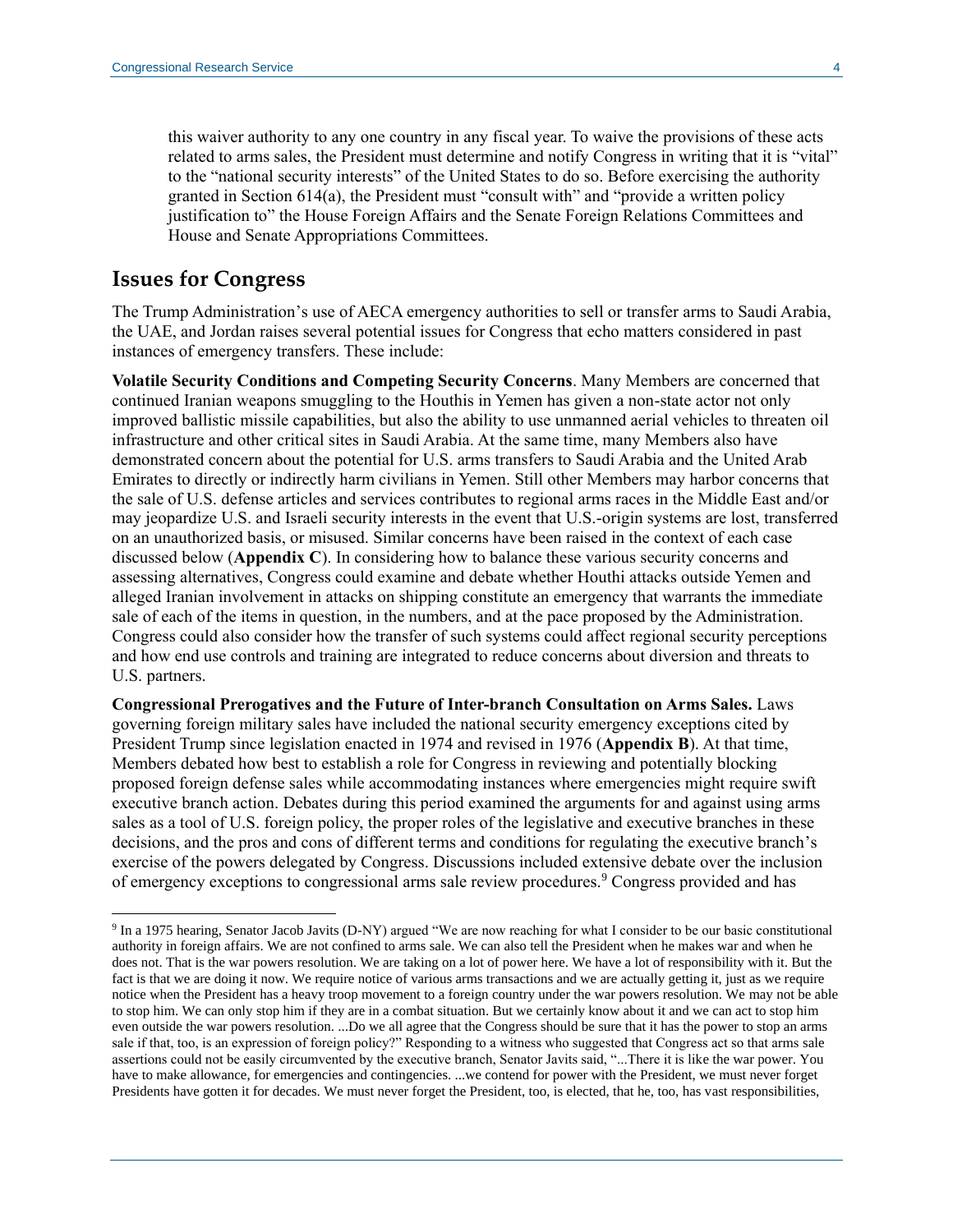sustained the emergency exception, but in each instance of its use, some Members have questioned the necessity and appropriateness of the exercise under the prevailing circumstances.

## **Potential Options for Congress**

The provision of U.S. emergency assistance to Israel during the October 1973 war demonstrated the utility of emergency transfer provisions to many Members of Congress at the time, and directly informed the inclusion of emergency exception provisions in the AECA. Over time Congress has not acted to eliminate the emergency exception provisions in the AECA and other foreign policy legislation, perhaps reflecting an enduring recognition of the diplomatic, strategic, and political utility of the provisions. That said, some Members of Congress have objected to the instances in which Presidents of both parties have decided to assert the emergency authority or otherwise to propose arms sales to which substantial opposition existed. Proposals to reject emergency sales have not been enacted, but Congress has acted in the wake of emergency exception assertions to amend related information requirements or to otherwise condition or restrict related sales to government that have been granted emergency sales.

The AECA and other laws relating to arms sales currently do not define a specific congressional role in reviewing, approving, rejecting, or modifying immediate arms sales that are announced by the executive branch pursuant to a President's invocation of a national security emergency. Congress's options for responding to such an invocation consequently include but are not necessarily limited to the following, which are not mutually exclusive or listed in any particular order:

- **Take no action** and thus accept—whether tacitly and for the time being, or explicitly and for the future—the immediate arms sales and the precedents set by the current assertion of a national security emergency.
- **Request information** beyond what the Administration has already submitted about the immediate arms sales and/or the national security emergency.
- **Hold hearings** in an open or closed setting to receive testimony from Administration officials and other witnesses about the immediate arms sales and/or the national security emergency.
- **Pass (and override any veto of) legislation** that does one or more of the following:
	- **Authorize, condition, limit, delay, or prohibit arms transfers.** This can include legislation in appropriations acts prohibiting or setting terms for the use of appropriated funds or funds otherwise available to the executive branch for implementing the transfer of defense articles or services.
	- **Establish an abbreviated period for congressional review** of emergency arms sales prior to those sales taking effect, so as to allow for joint legislative-executive consideration of alternative tools and approaches.
	- **Clarify and codify procedures for congressional consideration of joint resolutions of disapproval** of emergency arms sales in one or both chambers in cases where a national security emergency has been invoked.
	- **Revise information requirements and submission guidelines** associated with invocation of national security emergency exceptions to obtain more detailed assessments of the nature of cited threats.
	- **Provide a more-specific definition of what constitutes an emergency** for the purposes of the AECA by amending the AECA.

and that he, too has a constitutional role we must preserve as we struggle to attain our own. I believe we can fashion at least an opportunity for us to act and still allow for emergency situations." See Senate Foreign Relations Subcommittee on Foreign Assistance, Hearing on Foreign Assistance Authorization, June 17, 1975.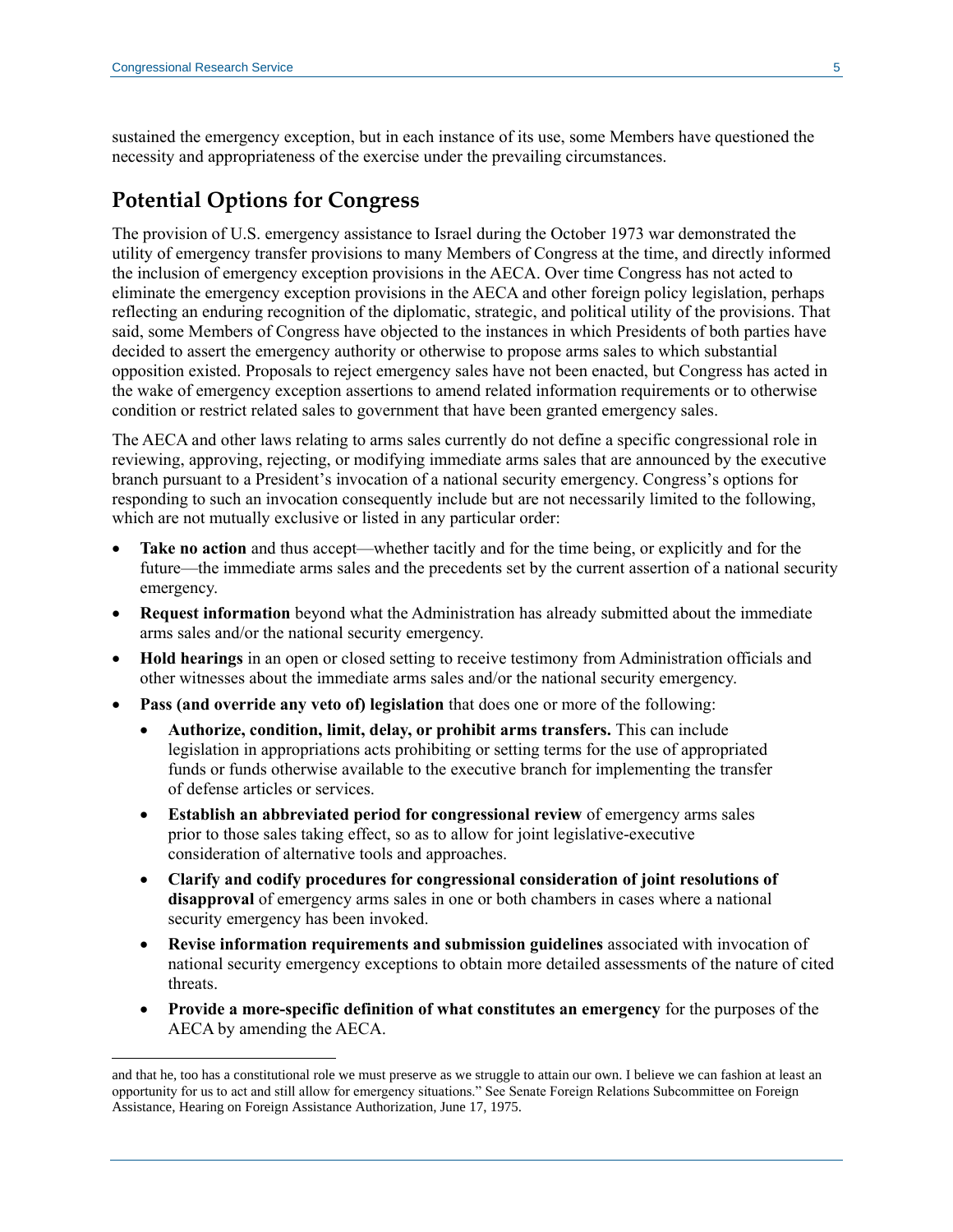- **Make national security emergency exceptions only available** to specific countries and/or regions by amending the AECA and/or the Foreign Assistance Act of 1961, as amended.
- **Revoke the national security emergency exception.** This could involve removing the current emergency exception from some or all of the relevant sections of the AECA as a means of ensuring that all sales, no matter the circumstances, are presented for congressional review.
- **Take the Administration's emergency invocation into account** when considering future Administration nominations, funding requests, and requests for legislative authorities or legislative relief on other matters.

Revising information requirements and submission guidelines could include, for example, directing the Director of National Intelligence, the Department of Defense, and/or the Department of State to submit detailed threat analyses and/or provide briefings to specified Members and/or committees within specified times prior to related transfers, on a classified basis if necessary. As discussed above, the current written justification submission requirement was added by Congress in the wake of the 1979 invocation of the national security emergency exception. Members also could require the more immediate and uniform publication of unclassified memoranda of justification, certifications, and related transmittals for Foreign Military Sales (FMS), Direct Commercial Sales (DCS), and other transfers or leases. The Defense Security Cooperation Agency makes public versions of FMS notifications available promptly. The State Department publishes DCS notices as directed in the Federal Register on a less timely basis. Members also could proactively and regularly submit arms sale-related unclassified documents to chamber or committee websites or to the Congressional Record (as some Members have done in the past) to ensure their immediate availability for congressional review beyond committees of jurisdiction.

Regarding the option of defining emergency circumstances, it can be noted that Congress, in providing for a limited exception to AECA review requirements under Section 614 of the Foreign Assistance Act, referred to "vital" national security interests as a means of indicating a higher standard, but declined to further define what the term "vital" entails. Possible criteria for consideration in defining key terms might be whether the identified emergency immediately and directly threatens the lives of U.S. citizens and/or the security of U.S. territory or property, or whether the identified emergency poses a longer term, indirect, or possible threat to U.S. partners or to U.S. interests and preferences.

Regarding the option of limiting the applicability or terms of national security emergency exceptions to specific countries and/or regions, it can be noted that the AECA has featured country-specific thresholds, requirements, and procedures for decades. In the past, Congress has periodically conditioned or restricted the provision of military assistance or the sale of defense articles and services to select countries or regions. Past precedent suggests that applying different requirements or authorities to specific countries and/or regions could have diplomatic implications and/or affect U.S. security relationships.<sup>10</sup>

Regarding the option of modifying or revoking the national security emergency exception, Congress could review the availability of other emergency authorities available to the President that would allow emergency arms sale transfers, such as Sections 506 [22 U.S.C. 2318] and 614 [ 22 U.S.C. 2364] of the Foreign Assistance Act of 1961, as amended. As discussed above, Congress has for decades provided emergency national security waiver exceptions to the President for certain arms transfers, drawdowns, and foreign assistance based on shared understandings of the national security environment, the roles and responsibilities of the branches, and expectations of mutual good faith and consultation.

<sup>10</sup> See, for example, the discussion of Stinger anti-aircraft missile sales in **Appendix C**.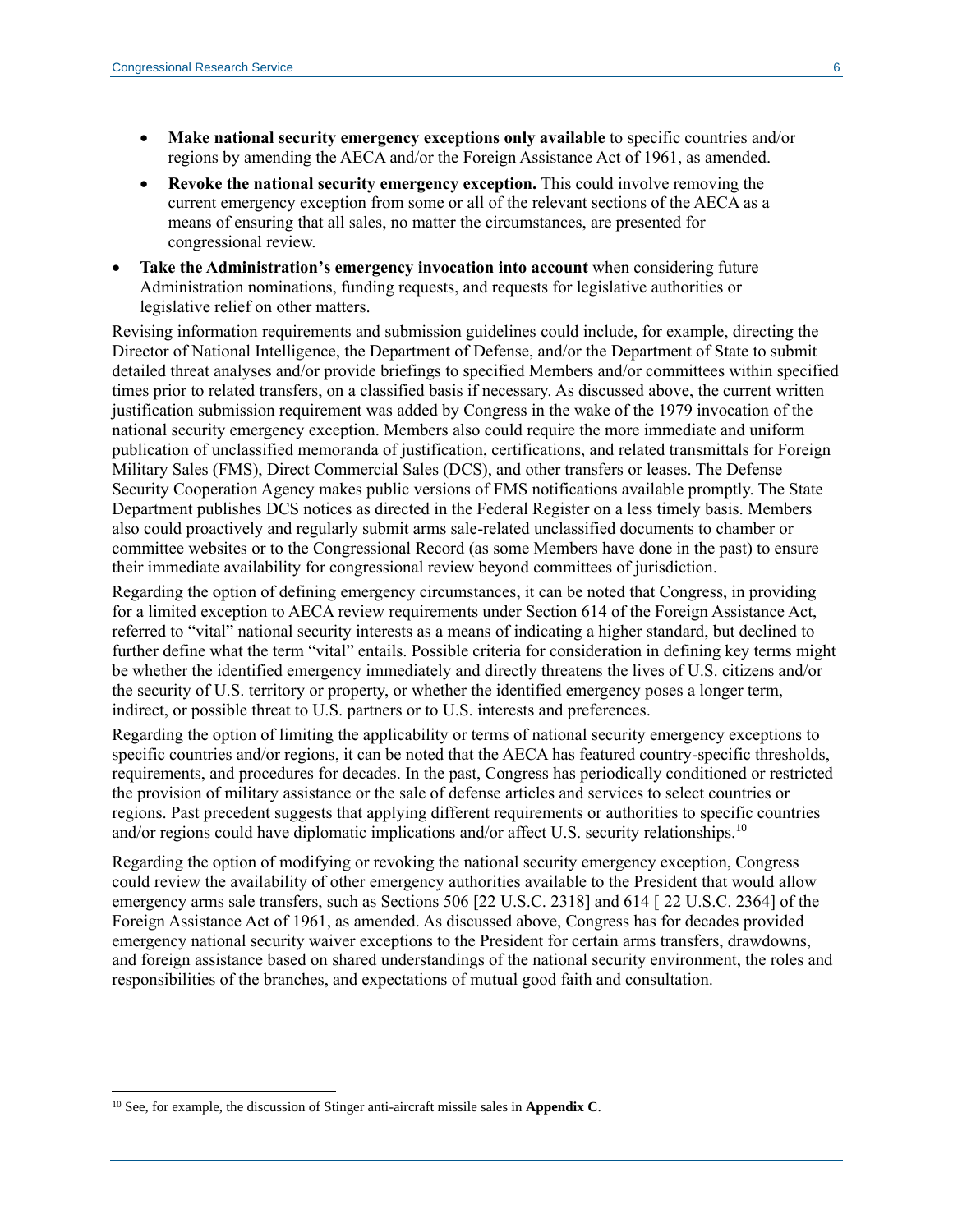| Country      | Transmittal                    | Item                                                                                                                                            | <b>Possible Value</b> |
|--------------|--------------------------------|-------------------------------------------------------------------------------------------------------------------------------------------------|-----------------------|
| Saudi Arabia | <b>DDTC Transmittal 17-094</b> | Paveway and Enhanced Paveway Weapon System<br>for the Royal Saudi Air Force F-15, Tornado, and<br>Eurofighter                                   | \$1,571,055,396       |
| <b>UAE</b>   | <b>DDTC Transmittal 17-079</b> | Maverick AGM-65 Weapons System and the<br>Paveway II, Paveway III, Enhanced Paveway II, and<br>Enhanced Paveway III Weapons Systems             | \$684,928,000         |
| Saudi Arabia | <b>DDTC</b> Transmittal 17-128 | Maintenance and training for F-15s                                                                                                              | \$175,900,000         |
| <b>UAE</b>   | <b>DDTC Transmittal 18-103</b> | Integration of the FMU-152A/B Joint Programmable<br>Bomb Fuze system                                                                            | \$325,250,000         |
| Jordan       | <b>DDTC Transmittal 17-126</b> | 500 Paveway II laser guided bombs                                                                                                               | \$99,500,000          |
| <b>UAE</b>   | <b>DDTC Transmittal 17-112</b> | Aurora Fuzing System for the Paveway IV Precision<br>Guided Bomb Program                                                                        | \$209,000,000         |
| <b>UAE</b>   | <b>DDTC Transmittal 18-030</b> | 100 M107Al, .50 caliber semi-automatic rifles and<br>100 sound suppressors                                                                      | \$1,364,900           |
| <b>UAE</b>   | <b>DDTC Transmittal 18-080</b> | ScanEagle and Integrator Unmanned Aerial Systems<br>and support for future Intelligence, Surveillance, and<br>Reconnaissance (ISR) requirements | \$12,000,000          |
| Saudi Arabia | <b>DDTC Transmittal 18-029</b> | Maintenance and repair services for F 110 engines                                                                                               | \$549,000,000         |
| Saudi Arabia | <b>DDTC Transmittal 18-050</b> | 15,000 120mm M933AI 120mm mortar bombs                                                                                                          | \$50,835,000          |
| Saudi Arabia | <b>DDTC</b> Transmittal 18-110 | <b>KSA MOD Transformation Project</b>                                                                                                           | \$70,9399,999         |
| Saudi Arabia | <b>DDTC Transmittal 18-109</b> | F / A 18E/F and derivative series aircraft panels                                                                                               | \$76,000,000          |
| <b>UAE</b>   | <b>DDTC Transmittal 18-103</b> | F100-GE-132 gas turbine engines for F-16s                                                                                                       | \$1,000,000           |
| <b>UAE</b>   | <b>DDTC Transmittal 19-001</b> | Guidance Enhanced Missiles (GEM-T) (Patriot)                                                                                                    | \$356,400,000         |
| <b>UAE</b>   | <b>DSCA Transmittal 17-0B</b>  | Sensitivity upgrade for Apache 64E                                                                                                              |                       |
| <b>UAE</b>   | <b>DSCA Transmittal 17-39</b>  | RQ-21A Blackjack UAVs                                                                                                                           | \$80,000,000          |
| <b>UAE</b>   | <b>DSCA Transmittal 17-70</b>  | Javelin Guided Missiles                                                                                                                         | \$102,000,000         |
| <b>UAE</b>   | <b>DSCA Transmittal 17-73</b>  | Advanced Precision Kill Weapons System                                                                                                          | \$900,000,000         |
| Saudi Arabia | <b>DSCA Transmittal 18-21</b>  | Aircraft Follow On and Support Services                                                                                                         | \$800,000,000         |
| Saudi Arabia | <b>DSCA Transmittal 18-31</b>  | Continued Tactical Air Surveillance Support System                                                                                              | \$136,000,000         |
| Saudi Arabia | <b>DSCA Transmittal 19-01</b>  | Aircraft Follow On and Support Services                                                                                                         | \$1,800,000,000       |
| <b>UAE</b>   | <b>DSCA Transmittal 19-18</b>  | USMC Training for UAE Presidential Guard                                                                                                        | \$100,000,000         |
|              |                                | <b>Total Possible Value</b>                                                                                                                     | \$8,101,173,295       |

# <span id="page-6-0"></span>**Appendix A. Sales Notified on May 24, 2019**

**Source:** DSCA and DDTC notifications to congressional committees of jurisdiction.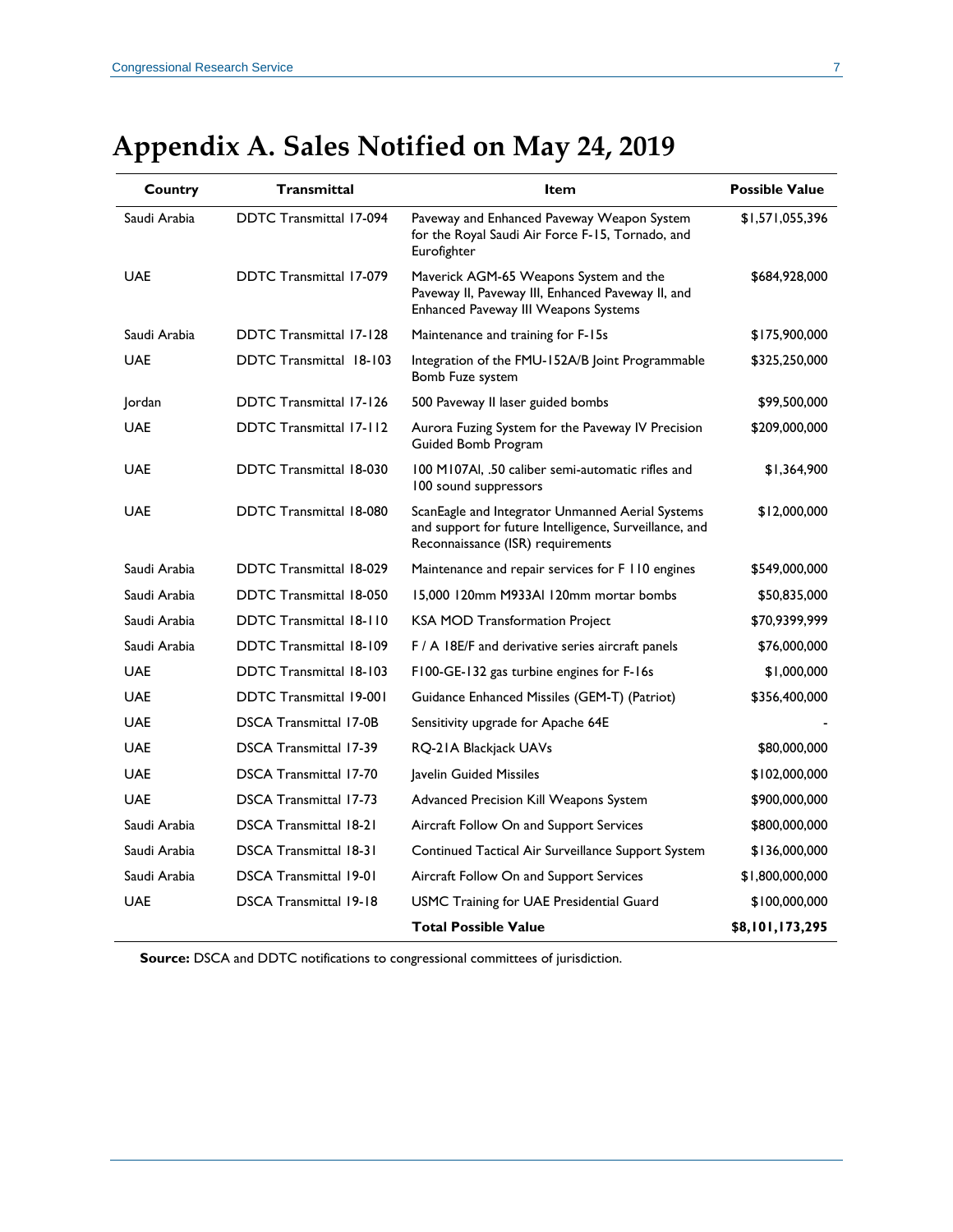# **Appendix B. Legislative Background on AECA Emergency Waiver**

Provisions of law establishing congressional review procedures for proposed arms sales have their origin in an amendment offered in June 1973 by the late Senator Gaylord Nelson (D-WI) and an alternative amendment and bill offered that year by the late Representative Jonathan Bingham (D-NY). As originally conceived and adopted by the Senate, the Nelson Amendment did not provide for an emergency exception to the new congressional review procedures it proposed to create.<sup>11</sup> Bingham's original amendment and bill also did not contain an emergency waiver provision.<sup>12</sup> Subsequent CRS analysis of the legislative history of the provisions found that the "major force" behind the enactment of new review procedures

...was congressional concern with the growth of arms sales by the United States, their importance and impact as a tool of American foreign policy and the belief that then existing reporting procedures respecting arms sales did not provide the Congress with all the information necessary to exercise effective oversight over foreign military cash sales. What Congress hoped to gain was an institutionalized mechanism that would ..."give the Congress the opportunity to study the circumstances surrounding each major sale, and to assess the foreign policy impact of each such transaction." Such a mechanism was necessary, according to Senator Nelson, because the executive branch, in the absence of one, simply presented Congress with "accomplished facts" regarding arms transfers.<sup>13</sup>

At the time, the executive branch provided Congress with prospective estimates of foreign military sales on an annual basis, <sup>14</sup> and transmitted details concerning individual foreign cash sales of defense articles and services to Congress in a classified format after the President had decided to proceed with the negotiation and implementation of the sales. Congress set annual limits on military grant aid and foreign credit sales, but did not establish limits for cash sales.

<sup>13</sup> Richard F. Grimmett, "The Legislative Veto and U.S. Arms Sales," Congressional Research Service, September 24, 1979. In introducing his 1974 amendment, Senator Nelson argued: "At this time there is no formal procedure by which Congress can participate in determining the merits of these arms deals before they are finalized. Nor is there any way for Congress to exert effective oversight authority and monitor the impact of these deals after they are negotiated. These foreign military sales constitute major foreign policy decisions involving the United States in military activities without sufficient deliberation. This has gotten us into trouble in the past and could easily do so again. These matters require serious deliberation by the Congress and should not be left exclusively to the executive branch. If Congress is serious about reasserting congressional participation in foreign affairs and exercising its full responsibility in the formulation of American foreign policy, reviewing foreign military sales is the best place to start." Senator Nelson, Senate debate, *Congressional Record*, vol. 120, (June 6, 1974), pp. 17943-17950. <sup>14</sup> Section 36(b) of the Foreign Military Sales Act of 1968 (P.L. 90-629) required "semiannual reports of all exports during the preceding six months of significant defense articles on the United States munitions list to any foreign government, international organization, or other foreign recipient or purchaser, by the United States under this Act or any other authority, or by any individual, corporation, partnership, or other association doing business in the United States." Section 36(b) further required the executive branch to include in any appropriations presentation materials (requests) relevant to the Act's foreign military sales authorities "annual tables disclosing the dollar value of cash and credit foreign military sales orders, commitments to order, and estimated future orders under this Act and estimates of commercial sales orders and commitments to order received directly from any country or international organization by any individual, corporation, partnership, or other association doing business in the United States. The data reported shall be set forth on a country-by-country basis and shall be summarized on an economically developed country-economically less developed country basis." These provisions were subsequently amended and are reflected in 22 U.S.C. 2765(a)(1), the section of the AECA providing for "the Javits report."

<sup>&</sup>lt;sup>11</sup> S. Amdt. 253 to the Foreign Assistance Act of 1973 (S.1443), adopted in Senate Vote No. 225, 44 Yeas – 43 Nays, June 25, 1973. See *Congressional Record,* vol. 119, (June 25, 1973), pp. 21152-21153.

 $12$  Representative Bingham was aware and spoke favorably in committee and on the House floor about Senator Nelson's efforts in the Senate. See Bingham amendment text, remarks, and amendment consideration in *Congressional Record,* vol. 119, (July 26, 1973), pp. 26207-26208. In August 1973, Representative Bingham introduced H.R.9778, "to provide for notification of Congress and, where necessary, congressional veto of major sales of arms to foreign nations." The bill was rejected on the House floor.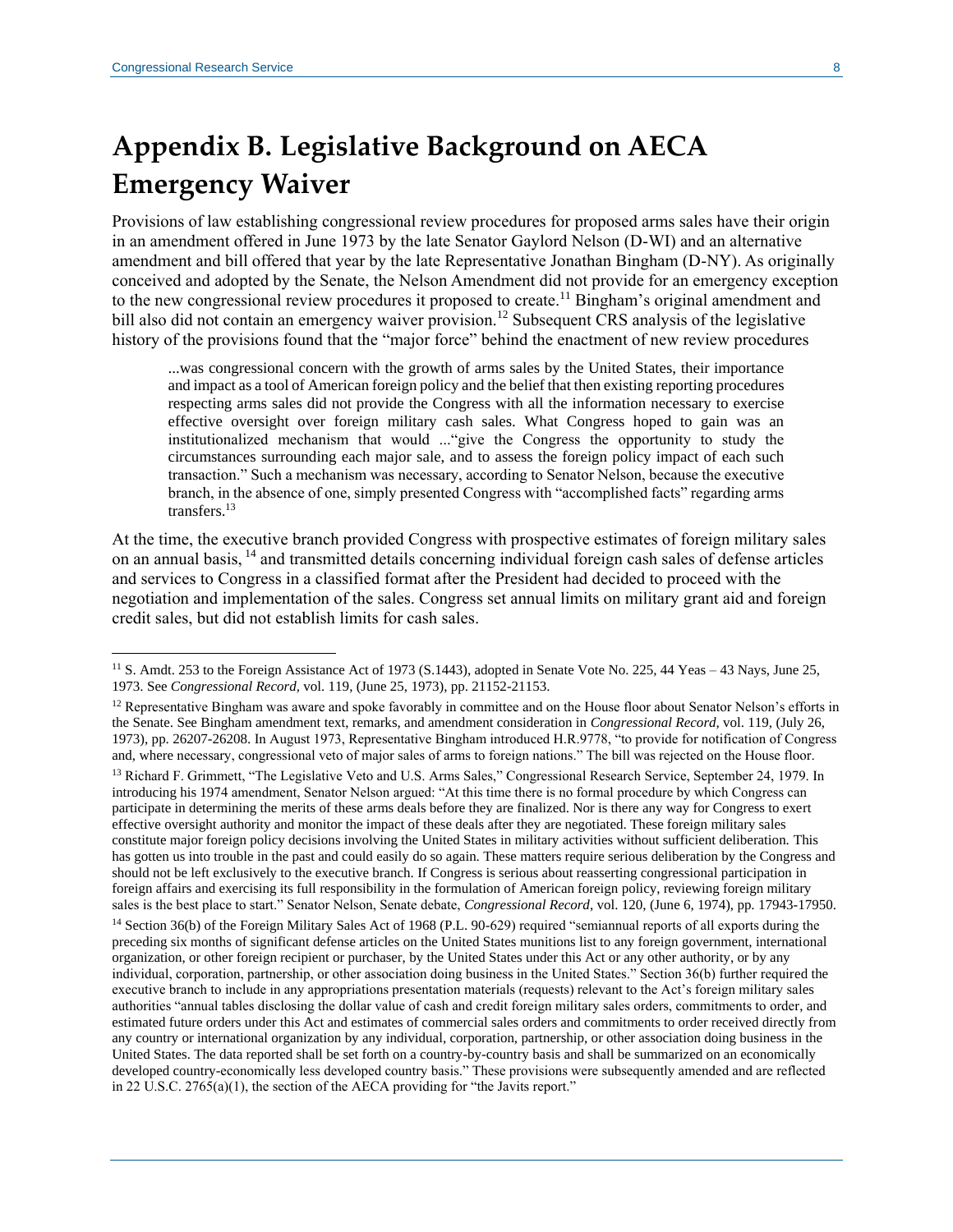After the Nelson and Bingham proposals were considered in summer 1973, Congress debated emergency arms transfers to Israel in the context of the crisis sparked by the October 1973 Arab-Israeli war. During the war, the U.S. Department of Defense drew from U.S. inventories to rush arms shipments to Israel on a credit basis. In December 1973, Congress authorized \$2.2 billion in U.S. emergency military assistance and/or foreign military sales credits for Israel in part to cover costs for the October war shipments.<sup>15</sup> Conferees removed the Nelson Amendment from the final version of the Foreign Assistance Act of 1973, which was enacted in December 1973.<sup>16</sup>

Members and executive branch officials cited the experience of the October 1973 war during consideration of modified arms sale review and waiver proposals debated and enacted in 1974, with individuals in both branches stating that the war had demonstrated a need for some emergency exceptions to any new congressional arms sale review and disapproval procedures.

When Senator Nelson and Representative Bingham introduced modified versions of their arms sale review proposals in 1974, they each included unique models for providing national security waiver authority to the President. As introduced, Senator Nelson's initial 1974 proposal would have authorized the President to "waive the requirement for congressional deliberation for 30 days," allowing the President, "if he wishes to continue arms shipments after those 30 days" to do so, provided that "he must at the same time file a report concerning those future arms transactions."<sup>17</sup>

The Nixon and Ford Administrations opposed the Nelson and Bingham amendments, questioning the constitutionality of their legislative veto provisions (which were later overturned by the Supreme Court's decision in INS v. Chadha), and describing the review procedures as burdensome and likely to cause undesirable delays in transactions that could have serious implications for U.S. relations with foreign governments. In a memorandum prepared by the Defense Security Assistance Agency in June 1974, officials argued that the 30-day waiver limitation proposed by Senator Nelson

...could prove to be substantially detrimental to the national interest of the United States. For example, if the amendment had been in force at the time of the October [1973] war in the Middle East and a waiver made by the President at the outset of the war, it is not inconceivable that the Arab belligerents would, in the knowledge that no significant arms sales could be made to Israel by the United States Government after the end of the 30-day waiver for the succeeding 30 days, have refused a cease-fire or that Israel, because of the impending 30-day embargo period, would have substantially increased the scale of the hostilities during the first 30 days. [Note: Nelson's proposal would have required a 30-day review period for subsequent sales after any 30-day emergency waiver expired, but would not have embargoed further sales indefinitely. $]^{18}$ 

The version of Bingham's waiver proposal adopted in October by the House Foreign Affairs Committee was not time bound, but provided for the President to be able to waive the review requirements "if in his advance notification he certifies that an emergency exists which requires such sale in the national security interests of the United States." <sup>19</sup> According to the committee report on the bill, "the October 1973 war in the Middle East is one example of such an emergency which would have justified the employment of the

<sup>15</sup> P.L. 93-199.

<sup>&</sup>lt;sup>16</sup> U.S. Congress, Conference Committee, Foreign Assistance Act of 1973, conference report to accompany S. 1443, 93<sup>rd</sup> Cong., 1st sess., S.Rept. 93-664, November 27, 1973; and, P.L. 93-189.

<sup>17</sup> Senator Gaylord Nelson, Remarks on S.Amdt. 1399 to S.3394, the Foreign Assistance Act of 1974, *Congressional Record*, vol. 120, (June 6, 1974), p. 17944.

<sup>&</sup>lt;sup>18</sup> DSAA memorandum included in the record of House Committee on Foreign Affairs hearing on Fiscal Year 1975 Foreign Assistance Request, June 18, 1975.

<sup>&</sup>lt;sup>19</sup> U.S. Congress, House Committee on Foreign Affairs, Foreign Assistance Act of 1974, report to accompany H.R. 17234, 93rd Cong., 2nd sess., H.Rept. 93-1471, p. 48.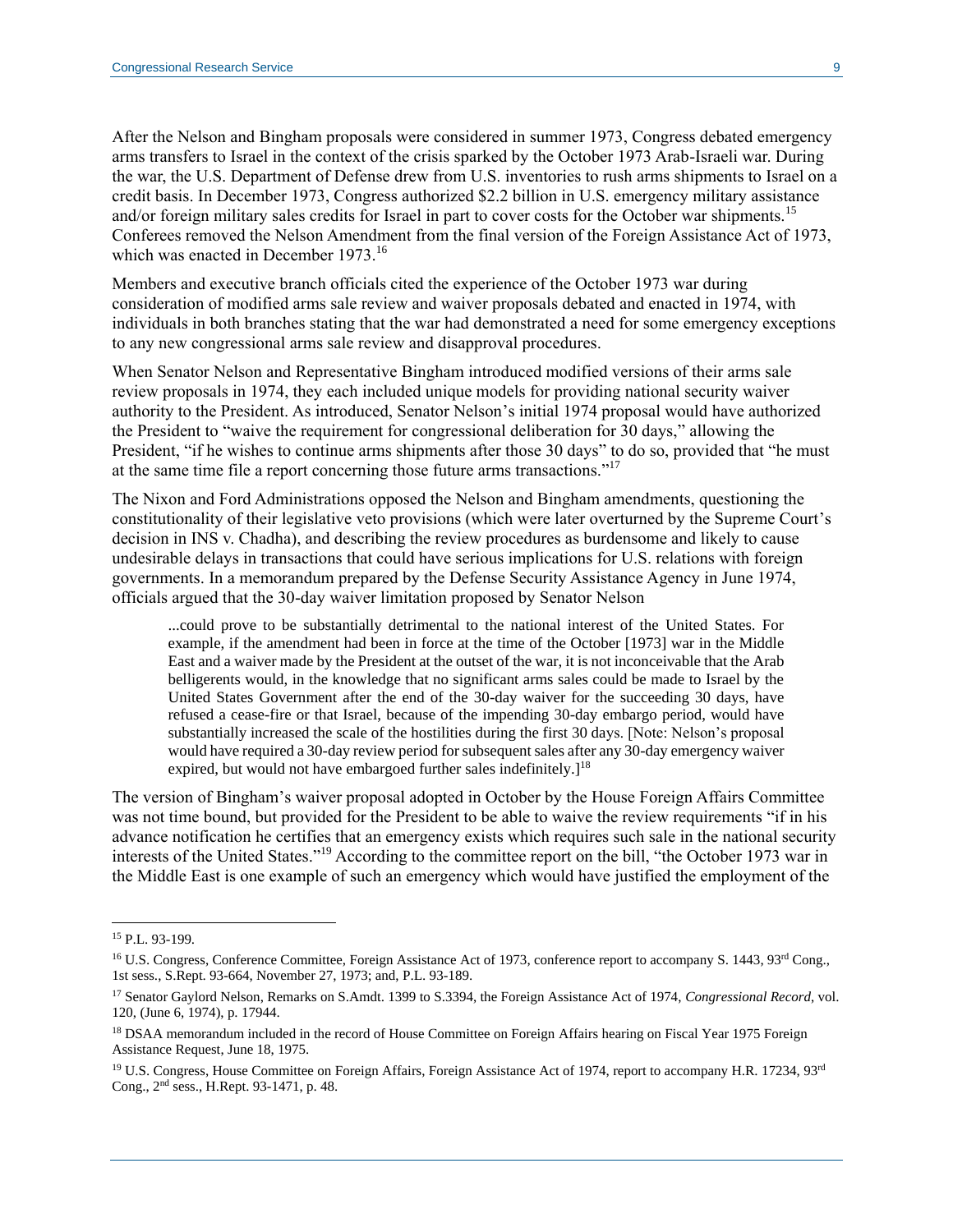waiver provision of this subsection, had it been in effect."<sup>20</sup> More broadly, the committee report echoed arguments made by Nelson and Bingham that

Present reporting procedures do not provide the Congress with all of the information needed to exercise effective oversight over foreign military cash sales. Foreign military sales are an important tool of U.S. foreign policy and in many cases have a direct impact upon our relations with both the purchasing country and on its neighboring countries as well. While enactment of this provision will not automatically trigger congressional action, it will give the Congress the opportunity to study the circumstances surrounding each major sale, and to assess the foreign policy impact of each such transaction.<sup>21</sup>

Nelson's proposal was not adopted as introduced by the Senate or reflected in the Senate Foreign Relations Committee's markup of the Senate bill. Nevertheless, in December 1974, Senator Nelson and 13 other Senators proposed and the Senate adopted by unanimous consent a modified amendment to the Senate version of the bill providing for congressional review of arms sales and a simplified waiver provision.<sup>22</sup> This revised amendment stated that the new arms sale review requirements would "not apply if the President transmits to the Speaker of the House of Representatives and the Committee on Foreign Relations of the Senate a statement of waiver in the national security interests of the United States."

In supporting this amendment on the floor, Senator Nelson said, "In an emergency situation, the amendment provides a special waiver to cover circumstances such as occurred during the October conflict in the Middle East." Later in the same debate he added, "in case of emergency such as the Middle East situation a year ago, the President does not need to submit the sale to Congress for its approval or disapproval, but he must report in writing to Congress why he is waiving the congressional veto requirement. He must delineate and explain the sale and what the emergency is."

Congress considered the House and Senate proposals in December 1974 and enacted a conference version as Section 45 of the Foreign Assistance Act of 1974.<sup>23</sup> The enacted version retained an emergency waiver for the President, but did not include the 30 day limit on emergency transfers originally offered by Senator Nelson. The review procedures and emergency exception authority enacted in 1974 were preserved when the International Security and Arms Export Control Act further revised the Foreign Military Sales Act in 1976. The core review and emergency exception provisions enacted in 1974 have been amended over time, but both remain in effect as the framework for legislative-executive consultation on arms sales.

<sup>20</sup> Ibid, p. 48.

<sup>21</sup> Ibid, p. 49.

<sup>22</sup> Senators Nelson (D-WI), Hathaway, Mr. Abourezk, Mr. Tunney, Mr. Church (D-ID), Mr. Hughes (D-CA), Mr. Clark (D-IA), Mr. Mondale (D-, Mr. Cranston, Mr. Proxmire (D-WI), Mr. Muskie, Mr. Hart, Mr. Eagleton, and Kennedy (D-MA) cosponsored the amendment (S.Amdt. 2002 to S.3394). Senate debate, S.Amdt. 20002 to S.3394, the Foreign Assistance Act of 1974, *Congressional Record*, vol. 120, (December 4, 1974), pp. 38072-38077.

<sup>&</sup>lt;sup>23</sup> U.S. Congress, Conference Committee, Foreign Assistance Act of 1974, conference report to accompany S.3394, 93<sup>rd</sup> Cong., 2 nd sess., S.Rept.93-1610, December 17, 1974; and, [P.L. 93–559.](https://www.govinfo.gov/content/pkg/STATUTE-88/pdf/STATUTE-88-Pg1795.pdf)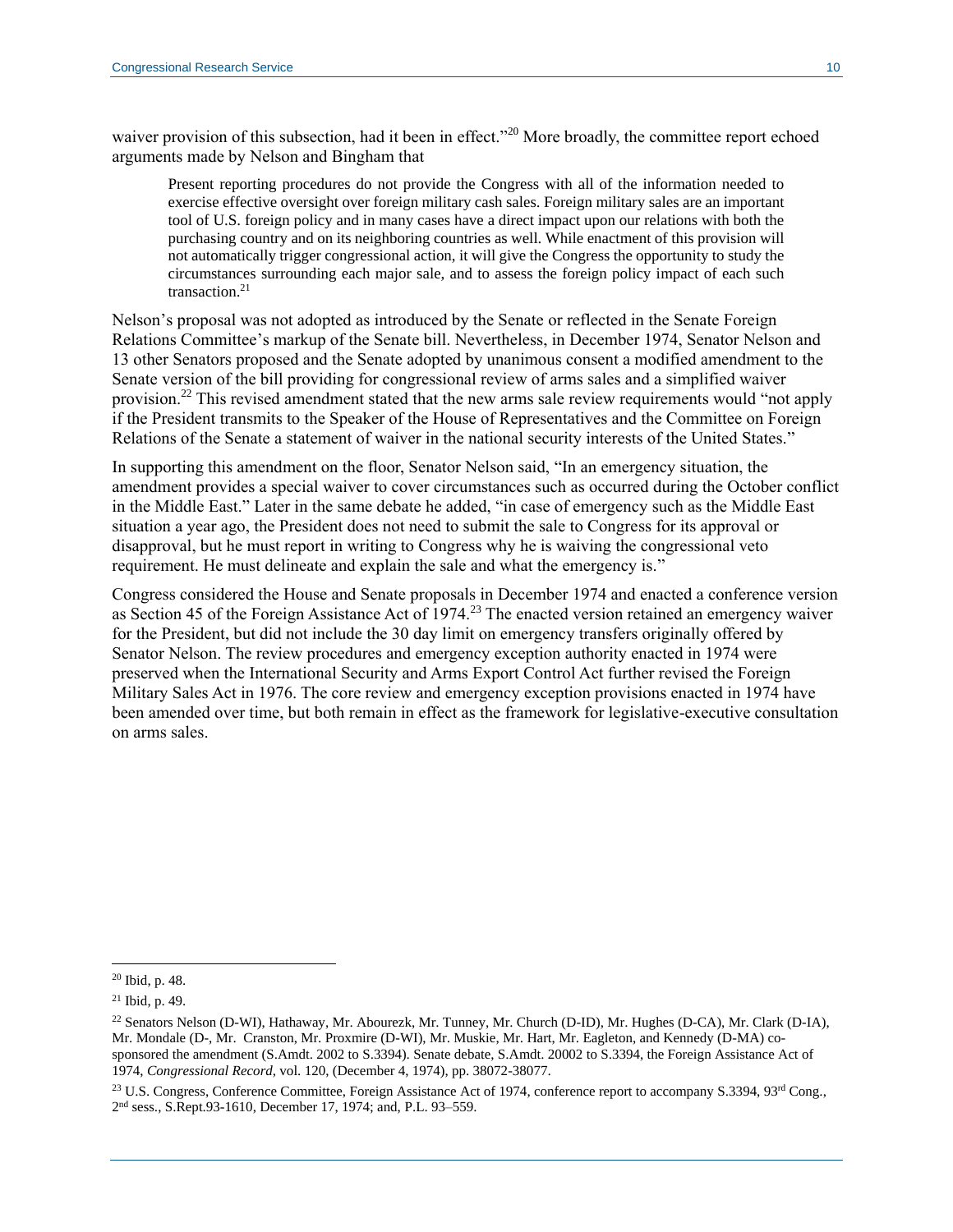# **Appendix C. Past Presidential Usage of Emergency Authorities: Three Case Studies**

Past Administrations have used AECA emergency authorities to immediately sell arms to foreign partners, generating debate in Congress over the cases in question and the broader availability and use of the authorities by the executive branch.

### **March 1979: North Yemen**

On March 7, 1979, President Jimmy Carter formally notified Congress that an emergency existed that required the United States to sell arms to North Yemen; the presidential determination cited section 36(b)(1) of the AECA. Congressional consideration of and reaction to that emergency decision, the first such invocation of that provision, demonstrated a number of concerns that arguably are relevant today.

South Yemen won independence from Great Britain in 1967, and was governed by the Yemeni Socialist Party after 1970 as the People's Democratic Republic of Yemen (PDRY). The PDRY had tense but generally normal relations with its more populous northern neighbor, the Yemen Arab Republic (YAR). Saudi Arabia became the main patron of North Yemen following the departure of Egyptian forces from the country, in opposition to the Soviet-supported PDRY. After months of escalating political crises, cross border fighting between the two Yemens came to a head in early 1979 with some limited deployments into North Yemen by South Yemeni forces. Amid Cold War tensions, and in the wake of the collapse of the Shah's U.S.-supported government in Iran and his departure from the country on January 16, 1979, some U.S. policymakers feared that North Yemen might be a new front for U.S.-Soviet competition and a potential threat to Saudi security. According to one contemporaneous account, both U.S. and Saudi policymakers viewed events in Yemen as "a further Soviet probe of American intentions and resolve in the Middle East" and "a place where the United States had to 'draw the line."<sup>24</sup>

The administration delivered to Congress informal notice of the proposed sale of \$400 million in arms for North Yemen to respond to South Yemeni incursions on February 16, 1979, though reports of the Administration's plans had surfaced days earlier. In response to those reports, some Members argued that such a sale would "violate the intent and the spirit of the Arms Export Control Act."<sup>25</sup> On February 26, 1979, House Foreign Affairs Europe and Middle East Subcommittee Chairman Lee Hamilton (D-IN) stated that "I hope we are not reacting to [the Iranian revolution] by increasing arms sales to friends elsewhere in the region…They need reassurance of our political support, but, in this process, arms sales should not be the principal instrument" of that support. $^{26}$ 

President Carter signed the determination notifying Congress of the emergency sale on March 7, 1979; certain Members were informed that day and the formal notification was publicly relayed on March  $8.^{27}$ The sale was comprised of 12 F-5E aircraft; 64 M60-A1 tanks; 50 M113-A1 armored personnel carriers (APCs); and related support, training, and munitions, all paid for by Saudi Arabia. Citing section 36(b)(1) of the AECA, President Carter declared that an emergency existed which required the sales to North Yemen in the interest of U.S. national security, waiving the thirty-day congressional review period.

<sup>&</sup>lt;sup>24</sup> Bernard Reich, David Pollack, and Sally Ann Baynard, "The Iranian Revolution and Its Effects on the Middle East," in "Economic Consequences of the Revolution in Iran: A Compendium of Papers Submitted to the Joint Economic Committee, Congress of the United States," November 19, 1979, p. 197.

<sup>25</sup> Representative Benjamin Rosenthal (D-NY), Extensions of Remarks, *Congressional Record* 125 (1979), p. 2581.

<sup>26</sup> Extensions of Remarks, *Congressional Record* 125 (1979), p. 3376.

<sup>27</sup> President Determination No. 79-6 of March 7, 1979, 44 Fed. Reg. 18633 (March 29, 1979).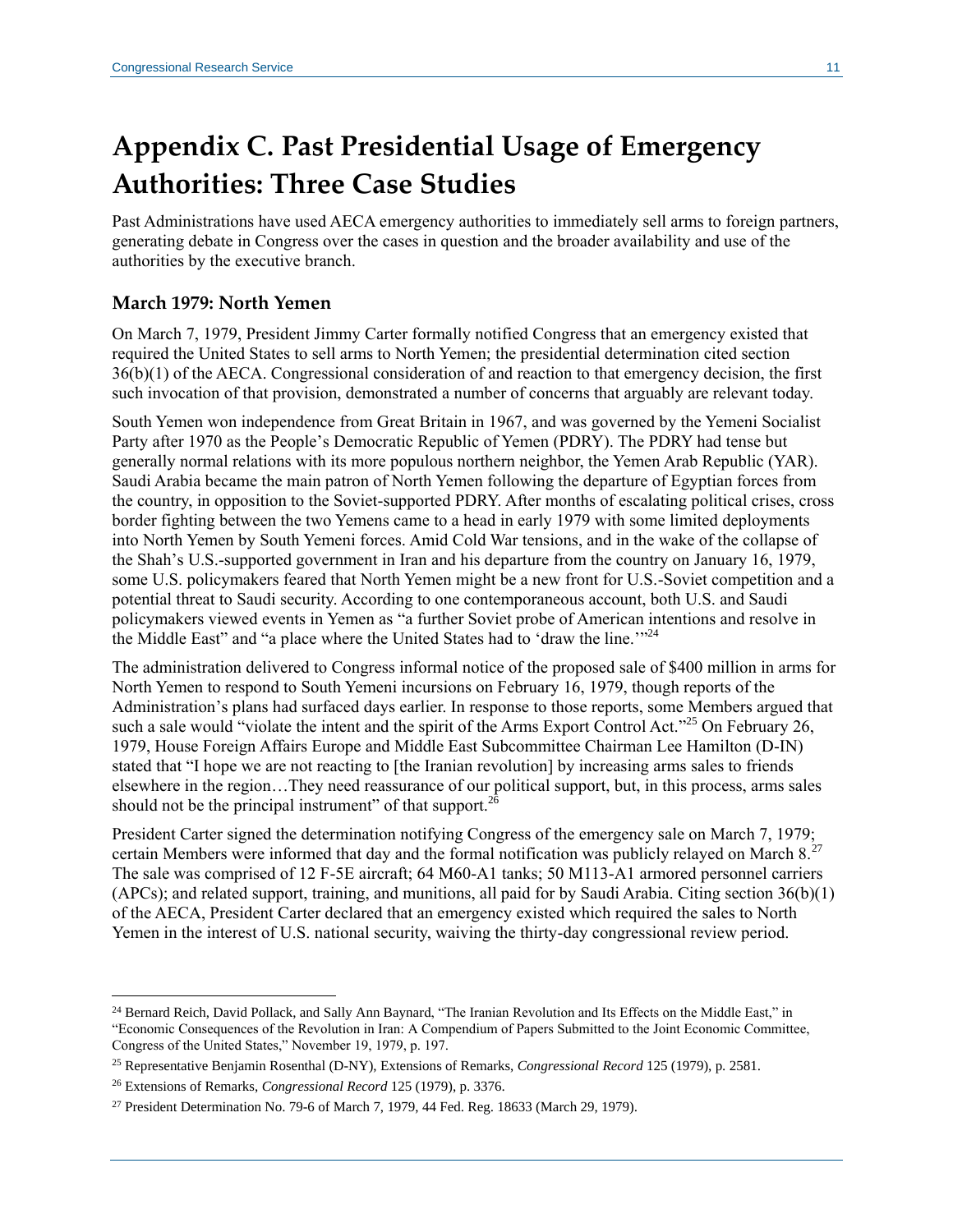Rep. Hamilton then convened a subcommittee hearing on the arms transfers, which took place on March 12, 1979. In his testimony, Deputy Assistance Secretary of State for Near Eastern and South Asian Affairs William Crawford stated that the determination was made to notify Congress of the proposed \$400 million package in September 1978, but "the notifications to Congress were held until after the recess" and that the renewed fighting which broke out on February 23 constituted an emergency "which requires waiver of the Congressional review period for those items of equipment which were already before Congress on an informal notification basis." Along with the arms sales, Crawford cited a number of other Administration steps to respond to the crisis, including the potential transfer of U.S. origin equipment to North Yemen from Saudi Arabia and Jordan and the deployment of a carrier task force to the area.

The hearing focused largely on two related questions: the precise justification for the emergency declaration and the ability of North Yemeni forces to utilize U.S. equipment that had been expedited. Under questioning, Administration officials testified that there were no Yemeni pilots qualified to fly F-5Es, and that training Yemeni pilots to use them, as well as the tanks and APCs, would take "several weeks to several months." Some subcommittee members spoke in support of the president's decision, citing the importance of demonstrating "decisive leadership" and acknowledging that "it is important, of course, that proper procedure should be followed, but it is far more important that our national interest should be secured." Most, however, expressed reservations over U.S. interests being potentially "dictated" by Saudi Arabia, and questioned the wisdom of sending U.S. equipment to such a fragile and unstable partner (citing the example of revolutionary Iran).<sup>28</sup>

In response to the notification, on March 15, 1979, Rep. Leon Panetta (D-CA) introduced [H.Con.Res. 78,](http://www.congress.gov/cgi-lis/bdquery/z?d096:H.Con.Res.78:) which stated that the March 12 hearing "failed to substantiate the existence of a national security emergency," and expressed Congress's objection to the sale. In introducing the measure, Rep. Panetta stated, "If the Congress simply stands by and fails to demand that the administration fully justify the emergency nature of this transfer of arms and men, it will set a dangerous precedent for this and future administrations seeking to bypass the requirements of the law."<sup>29</sup> The resolution would not have blocked the sale, but "requested" that it be delayed for thirty days. No action on the resolution was taken, and Congress did not take any action to block the sale. In October 1979, it did adopt a House provision amending the AECA to require that the President provide a "detailed justification for his determination, including a description of the emergency circumstances which necessitate the immediate issuance of the letter of offer" in future uses of the emergency authority (Section 19(c) of the International Security Assistance Act of 1979, [P.L. 96-92\)](http://www.congress.gov/cgi-lis/bdquery/R?d096:FLD002:@1(96+92)). That provision remains in effect today.

The arms transfers reportedly went forward as planned, though the conflict came to an end in late March 1979 with the signing of a ceasefire between the two Yemens. Members' prior concerns about the ability of North Yemeni forces to absorb and utilize the equipment were apparently well-founded, given 1980 testimony from the former U.S. military attaché in North Yemen. In a hearing before the House Foreign Affairs Europe and Middle East Subcommittee, Lt. Col. (Ret.) John Ruszkiewicz stated that as of the fall of 1979, "none of this equipment had been deployed, nothing had happened with it," further alleging that North Yemeni President Ali Abdullah Saleh "had taken this equipment and controlled it for the purpose of keeping himself in power." Ruszkiewicz explicitly linked the U.S. decision to Saudi anxieties in the aftermath of Iran's Islamic Revolution, stating that "we subordinated our policy toward North Yemen to that of Saudi Arabia in the interest of economy and in our desire to see Saudi Arabia as the strong man of the region." $30$ 

<sup>&</sup>lt;sup>28</sup> "Proposed Arms Transfers to the Yemen Arab Republic," Hearing before the Subcommittee on Europe and the Middle East of the Committee on Foreign Affairs, House of Representatives, March 12, 1979.

<sup>29</sup> Congressional Record – House, *Congressional Record* 125 (1979), p. 5328.

<sup>&</sup>lt;sup>30</sup> "U.S. Interests in, and Policies toward, the Persian Gulf, 1980," Hearing before the Subcommittee on Europe and the Middle East of the Committee on Foreign Affairs, House of Representatives, March 5, 1980.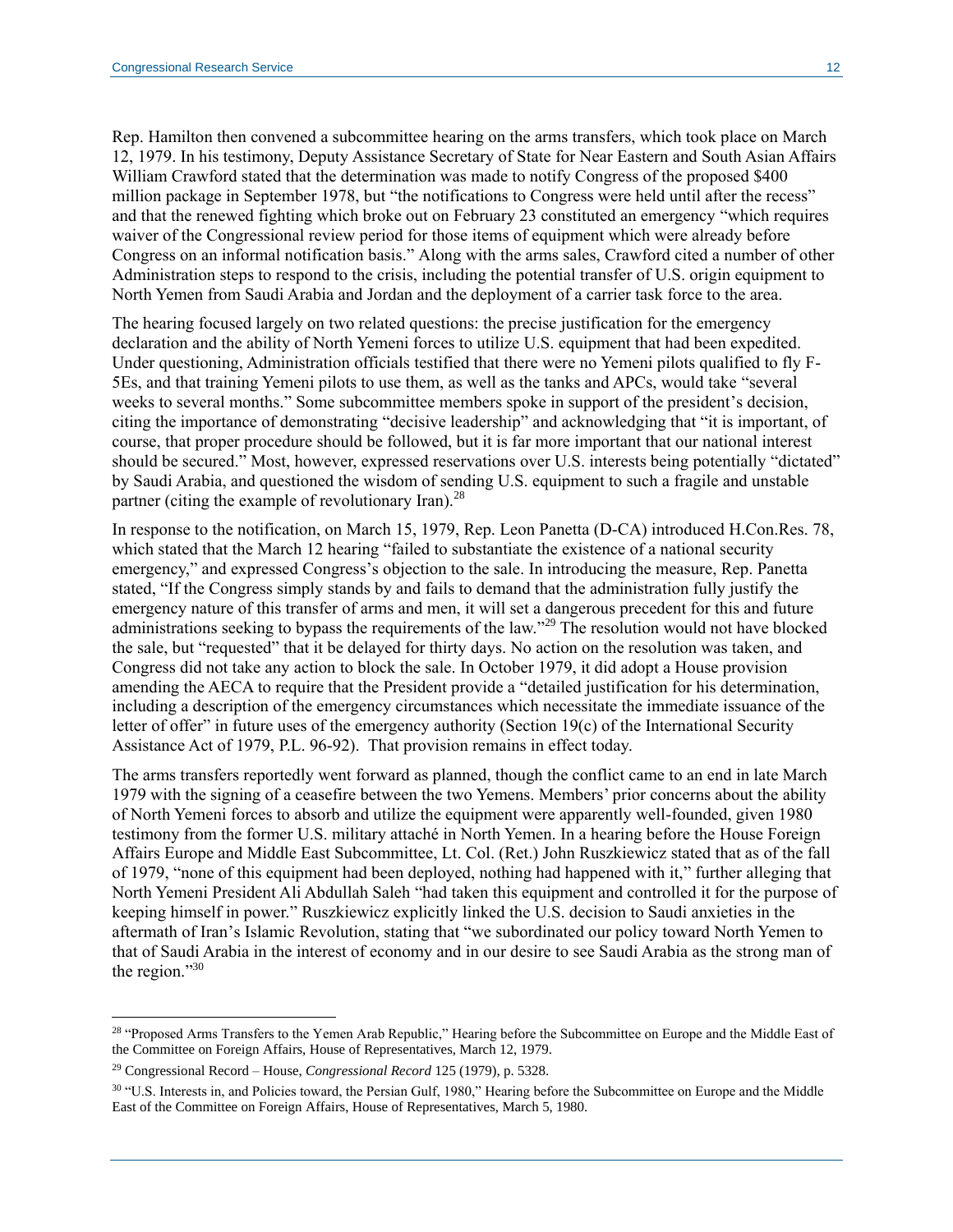### **May 1984: Saudi Arabia**

During the early 1980s, the Reagan Administration sought to use arms sales to signal U.S. commitment to the security of Arab countries in the face of regional and global security threats and as an inducement to secure Arab support for U.S. efforts to achieve Arab-Israeli peace. The Iran-Iraq war destabilized the security situation in the Persian Gulf region and placed the United States in a difficult strategic position. On the one hand, U.S. policy sought to remain neutral in the conflict and avoid accepting security responsibility for directly defending the other Arab states of the Gulf region from threats emanating from the conflict. On the other hand, the Arab Gulf states were financially supporting Iraqi war efforts while expressing growing concern about the possible military threats to their security posed by both Iraq and Iran.

On February 29, 1984, the Reagan Administration formally notified Congress of its intent to sell Saudi Arabia 400 Stinger Man Portable Air Defense (MANPADS) missile systems, including 1200 total missiles, related support, spare parts, and training.<sup>31</sup> On March 1, the Administration formally notified Congress of its intent to sell Jordan 315 Stinger systems, including 1613 total missiles, related support, spare parts, and training.<sup>32</sup> The Administration used the normal notification procedures under Section 36(b) of the AECA, providing Congress with the opportunity to review the sales for 30 days.

Congressional reaction to the proposed sales was largely negative, as Members expressed strong concerns about the possibility of the loss or diversion of Stingers to terrorists and noted Jordan's then unwillingness to recognize Israel and directly engage in peace talks.<sup>33</sup> Administration officials also argued that end-use controls would obviate diversion concerns. Two bills that would have prohibited the sales were introduced (H.R.5129 and H.R.5140), the latter with bipartisan co-sponsorship. Amid vocal congressional opposition to the proposed sales, the Reagan Administration withdrew them from consideration on March 22.

In April and May, a series of security incidents involving attacks on oil facilities and tankers in the Persian Gulf demonstrated the volatility in the region. On May 22, Saudi authorities requested that the United States promptly provide Stinger missile systems to assist in air defense operations. On May 25, 1984, the Reagan Administration's National Security Planning Group met and decided to ship 200 Stinger missile systems with 400 missiles total "with a waiver determination to be signed after they had reached Saudi Arabia in order to preserve security."<sup>34</sup>

According to Assistant Secretary of State for Near Eastern and South Asian Affairs Richard Murphy, "key congressmen" were informed of the Administration's plans in the early afternoon of Sunday, May 27, and shipments to Saudi Arabia began later that day. The missile systems arrived in Saudi Arabia on May 28 (Memorial Day, 1984) and remained in U.S. custody until President Reagan signed the national security waiver determination on May 29. The notification was formally delivered to Congress on May 30, while Congress was in recess. The justification stated:

The Iran-Iraq war has escalated in recent days, and neutral shipping has been attacked with increasing frequency and in an ever-widening area in international waters in the Gulf. The Arab

<sup>31</sup> Transmittal Number 84-31.

 $32$  Transmittal Number 84-32. The Administration acknowledged that Jordanian support for peace efforts was "essential" in its memorandum of justification and argued that the sales would support peacemaking by demonstrating U.S. commitment to Jordan's security.

<sup>&</sup>lt;sup>33</sup> Some Members of Congress had previously expressed opposition to possible sales of Stinger missiles to Jordan, and legislation was introduced in the House (H.R. 2992) and Senate (S.Res.72) linking authorization of advanced air defense system sales to Jordan to Jordanian support for the peace process.

<sup>&</sup>lt;sup>34</sup> Testimony of Richard W. Murphy, Assistant Secretary of State for Near Eastern and South Asian Affairs before the House Foreign Affairs Subcommittee on Europe and the Middle East, June 11, 1984.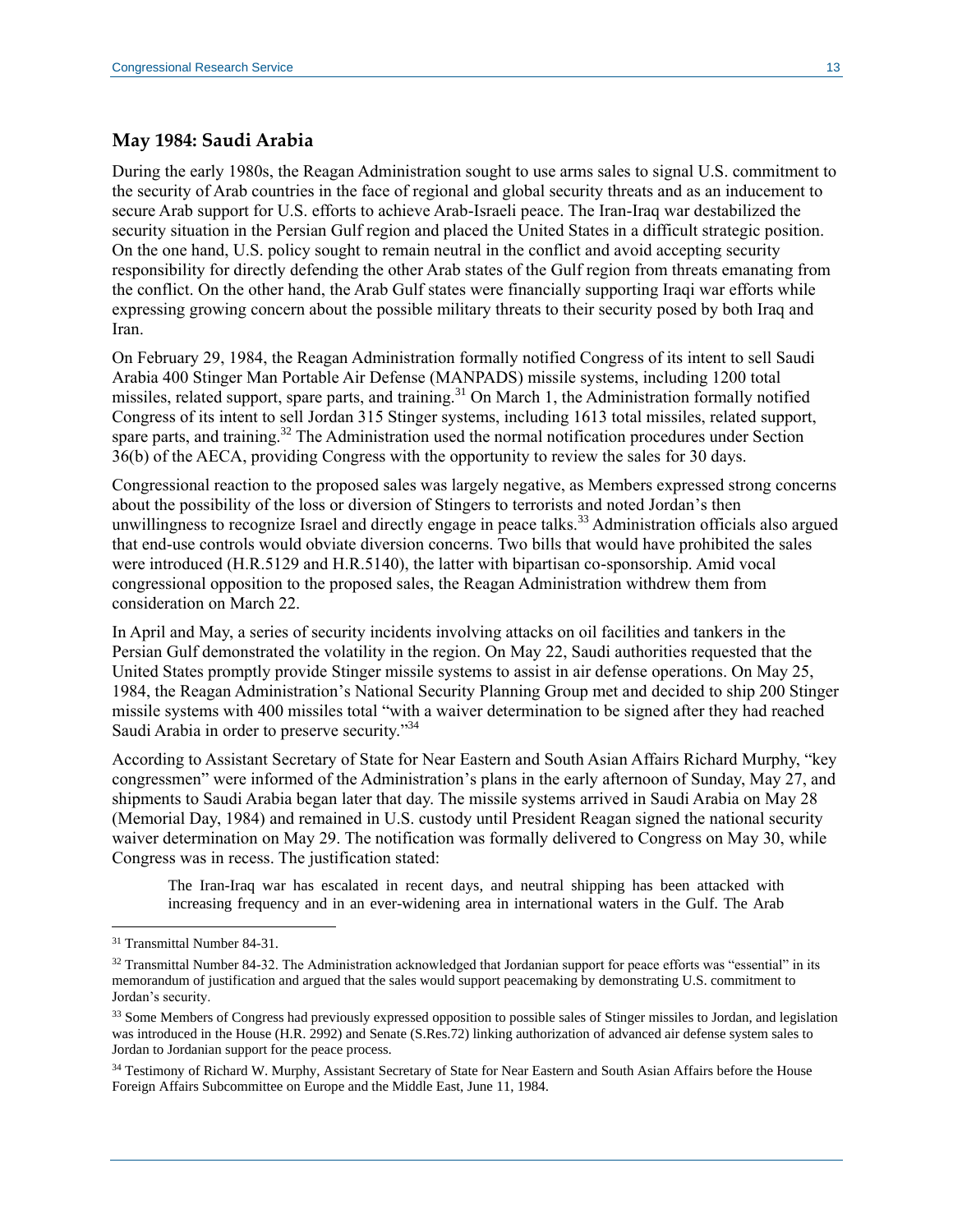states of the Gulf as well as the United States are attempting to defuse the situation through diplomatic means. Further escalation could threaten Saudi Arabia. This escalation of the war could deny vital oil supplies to much of the free world, including particularly our allies in Western Europe and East Asia....Because the Stinger system can be deployed in the field shortly after delivery, an immediate transfer to Saudi Arabia of this system is an appropriate response to the current crisis and will enhance Saudi air defenses. By providing a deterrent against hostile actions, this transfer lowers the risk of broader conflict.<sup>35</sup>

The Administration also announced plans to deploy U.S. AWACS aircraft and an aerial refueling tanker to the Gulf to support regional security operations and assure U.S. partners.

On June 5, Saudi F-15 fighter aircraft operating with the support of U.S. aircraft shot down two Iranian F-4 fighter aircraft that had encroached on Saudi airspace. That day, the Senate Appropriations Subcommittee of Foreign Operations held a hearing at which several Senators from both the majority and minority criticized the Administration's use of the emergency authority to affect the Stinger sale, questioned whether U.S. decisions would result in escalation in the Iran-Iraq war or unwanted U.S. commitments to Gulf security, and reiterated concerns expressed earlier regarding missile diversion. Senator Robert Kasten, Jr. (R-WI) in presiding over the hearing said,

If nothing else comes out of this hearing, I think that you, as representatives of the administration, the State Department and Defense Department, should be aware of the damage which I believe you have done by using special emergency authority over a holiday weekend with Congress out of town. At the very least you have abused the consulting process. For my own part and from the point of view of this committee, I can tell you such consultations will have little meaning to us in the future. You must understand as a consequence of your action, you have jeopardized not only the emergency authority you used in this case, but probably other emergency authority available to the Administration in the Foreign Assistance Act and the Arms Export Control Act We will be exploring ways to remedy legislatively the problems that I believe have been created. In addition, I believe your action is yet another argument for those in Congress who wish to enact very restrictive legislation on future arms sales. In other words, you are playing right into the hands of people who have been opposing arms sales, squeezing the administration down to less and less flexibility because of these kinds of actions.<sup>36</sup>

Administration officials reiterated that they had consulted congressional leadership offices prior to the transfers and emphasized their respect for a congressional role in reviewing proposed arms sales. In explaining the Reagan Administration's view of the logic for the sale, Under Secretary of State for Political Affairs Michael Armacost underscored the escalation of attacks in the Gulf and said,

Iran must understand that the desire we, our allies, and the states in the region have for a peaceful solution of the Iran-Iraq war is not a reaction born of weakness. Statements without action to support them have no deterrent effect and may invite aggression. Provision of the Stingers and the [aerial refueling] tanker are firm proof of our support for the principles we have been declaring.<sup>37</sup>

On June 11, the House Foreign Affairs Subcommittee on the Middle East and Europe held a hearing at which Members expressed concerns similar to those raised in the Senate. Subcommittee Chairman Lee Hamilton (D-IN) said, "I don't have any doubt…that there was some escalation of the war and some increase in danger, but what I do not see is that an emergency existed in terms of the national security interests of the United States because of those increased attacks." Questioning why the Administration

<sup>35</sup> *Congressional Record*, June 6, 1984, p. 15064 – Notification of Stinger Sale to Saudi Arabia: Defense Security Assistance Agency Document I-222451/84, Letter from Lt. General Philip C. Gast to Senate Foreign Relations Committee Chairman Charles H. Percy, May 30, 1984.

<sup>&</sup>lt;sup>36</sup> Senate Appropriations Subcommittee on Foreign Operations, Hearing on Sales Of Stinger Missiles To Saudi Arabia, S.Hrg. 98-1057, June 5, 1984.

<sup>37</sup> Ibid.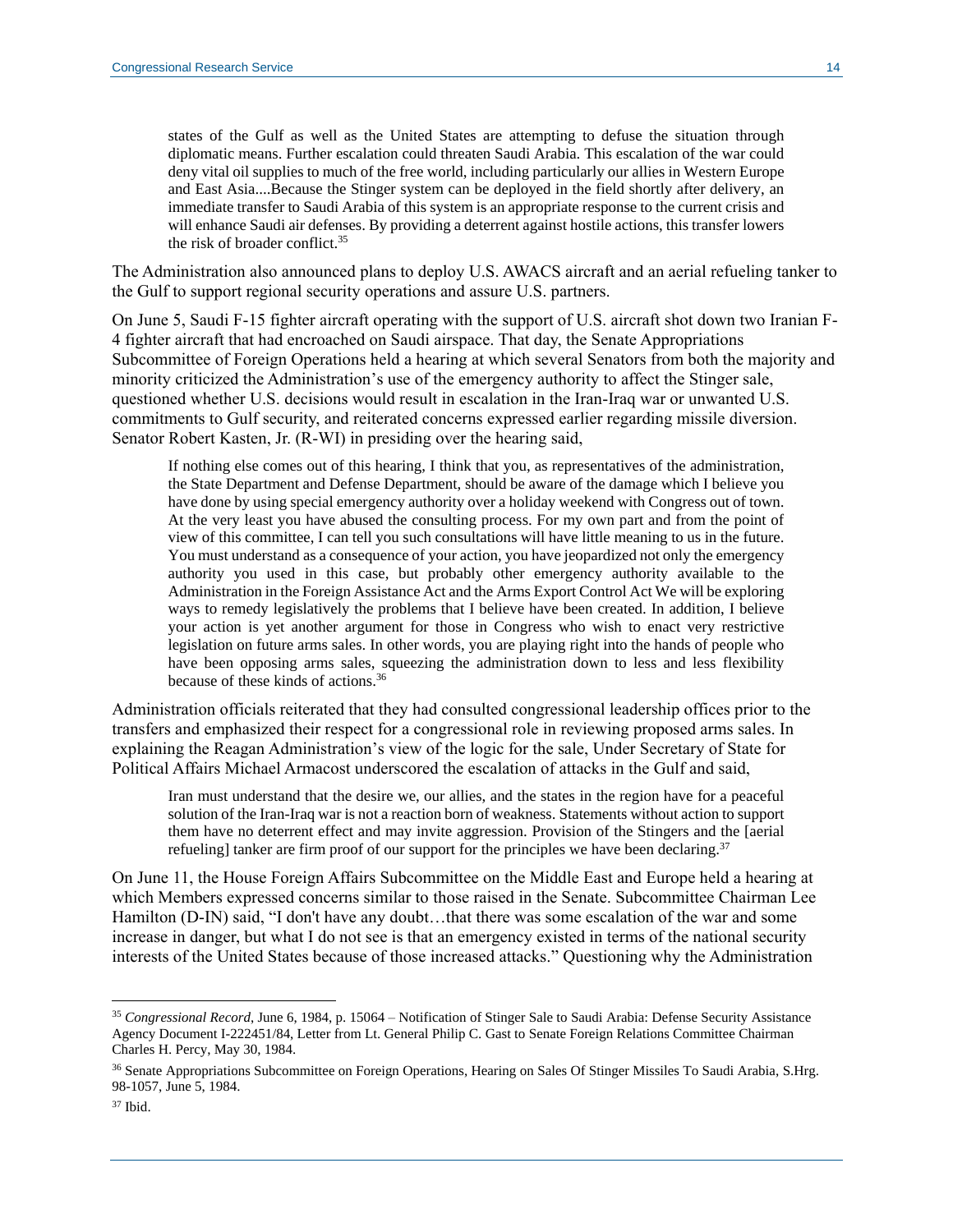had not chosen to meet a current Kuwaiti request for Stingers with an emergency transfer, Representative Stephen Solarz (D-NY) said to Assistant Secretary Murphy,

If the threat to Kuwait is essentially the same as the threat to Saudi Arabia, and we are taking our time in figuring out what to do in response to the Kuwaiti request, it implies that the emergency may not have been as great as we contended it was with respect to the Saudi request. You, in effect, justified an end run around the Congress on the grounds that there was a real emergency, and pursuant to the law the President had the right in such an emergency to directly send the arms. We are told at the same time the threat is just as great to Kuwait, yet you haven't exercised the emergency authority, yet we are also told that Kuwait lacked this capacity just as Saudi Arabia lacked it. I don't see what the difference is. It seems to me that the time we have taken, properly so, to evaluate the Kuwaiti request, suggests that the emergency may not have been as great as we contended.<sup>38</sup>

Reagan Administration officials responded by reiterating the Administration's description of the emergency conditions it felt necessitated the transfer and by restating the Administration's respect for congressional review of arms sale decisions. The officials stated that sales to Saudi Arabia were facilitated by the fact that the United States had already vetted the possible transfer of Stingers to Saudi Arabia as part of the Foreign Military Sales request withdrawn in March, unlike the Kuwaiti request that remained under study. The question of further Stinger transfers to the Gulf remained a salient issue for the balance of the Iran-Iraq war, and, on June 12, a bipartisan group of Representatives wrote to President Reagan opposing further Stinger transfers to Saudi Arabia. Congress later acted to condition and restrict sales of Stingers to the Gulf region<sup>39</sup> and temporarily prohibited all U.S. weapons sales to Qatar after it was revealed that Qatar had procured Stinger missiles on the black market from stocks diverted from those supplied by the United States to Afghan rebels.<sup>40</sup>

#### **August 1990: Saudi Arabia**

 $\overline{a}$ 

When Iraq invaded Kuwait on August 2, 1990, and moved thousands of its troops to the border of Saudi Arabia, President George H.W. Bush declared that Iraqi forces posed an imminent threat to the Kingdom of Saudi Arabia and immediately deployed, at the invitation of the late Saudi King Fahd, several thousand U.S. troops to the kingdom and the Gulf.<sup>41</sup> Within this regional context, some Members of Congress became more willing to support executive branch latitude in expediting arms sales to the kingdom. Previously, some Members had closely scrutinized sales of advanced U.S. weaponry to Gulf states,

<sup>38</sup> Solarz later introduced a proposal to require affirmative congressional action to authorize arms sales meeting existing review criteria under the AECA (H.R.5759).

<sup>&</sup>lt;sup>39</sup> See Sections 558 and 580 of the Foreign Operations, Export Financing, and Related Programs Appropriations Act, 1990 (P.L. 101-167), waived by President George H.W. Bush in August 1990 to transfer Stinger missiles to Saudi Arabia on an emergency basis (see below).

<sup>40</sup> In the late 1980s, the United States and Qatar engaged in a prolonged diplomatic dispute regarding Qatar's black market procurement of U.S.-made Stinger anti-aircraft missiles. The dispute froze planned economic and military cooperation, and Congress approved a ban on arms sales to Qatar (§566(d), P.L. 100-461) until the months leading up to the 1991 Gulf War, when Qatar allowed coalition forces to operate from Qatari territory and agreed to destroy the missiles in question. The ban was formally repealed by the Foreign Operations, Export Financing, and Related Programs Appropriations Act of 1991 (§568(b), P.L. 101-513). The conference report on H.R. 5114, Foreign Operations, Export Financing, and Related Programs Appropriations Act, 1991 (H.Rept. 101-968) inserted Senate language (Amendment No. 144) that repealed the ban based on information provided by the Secretary of Defense "that it is in the national interest to reestablish United States-Qatari security relations because of their support for United States troops in the Middle East." Qatar defended its procurement of the missiles in protest of the sale of similar missiles by the United States to Bahrain, with which Qatar had an unresolved border dispute until 2001. Elaine Sciolino, "Qatar Rejects U.S. Demand For Return of Illicit Stingers," *New York Times*, June 28, 1988; Patrick E. Tyler, "U.S. Drawn Into Gulf Dispute—Stray Stingers Tied To Qatar-Bahrain Tiff," *Washington Post*, October 6, 1988.

<sup>41</sup> "Bush Sends U.S. Force to Saudi Arabia as Kingdom Agrees to Confront Iraq; Seeks Joint Action," *New York Times*, August 8, 1990.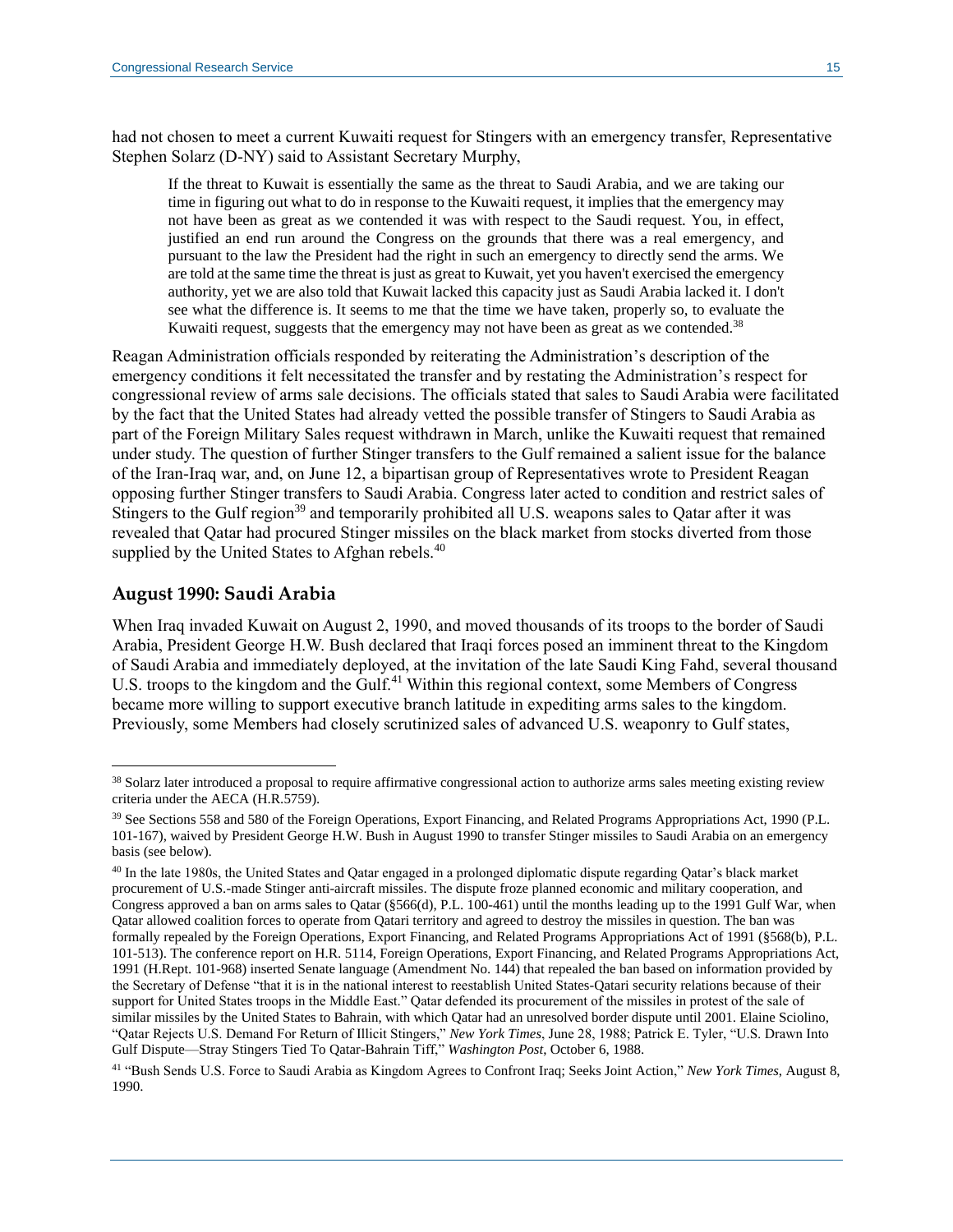characterizing them as adversely affecting Israel's security,<sup>42</sup> and had enacted legislation to limit sales of certain items to Saudi Arabia.<sup>43</sup> As an example of how Iraq's threat to Saudi Arabia changed some Members' stances on this issue, one House Foreign Affairs Committee Member who had previously been critical of U.S. arms sales to Saudi Arabia said at the time, "During this crisis, when American troops are in the region, Congress will provide the President with whatever he believes is necessary to protect American lives."<sup>44</sup>

Thus, on August 26, 1990, after having previously waived an existing restriction on arms sales to Saudi Arabia (see footnote 39), President Bush notified Congress that, pursuant to section 36(b)(1) of the Arms Export Control Act, 22 U.S.C. 2776(b)(1), an emergency existed that required the United States to sell 150 M60A3 tanks and 24 F-15C/D aircraft to Saudi Arabia for a total value at the time of approximately \$2.2 billion.<sup>45</sup> These items were transferred immediately from existing U.S. stockpiles to the kingdom.<sup>46</sup> At the same time, President Bush waived limits that then were in place in foreign operations appropriations law on (1) the transfer of Stinger missiles to Gulf states, and (2) depleted uranium antitank ammunition to foreign recipients globally.<sup>47</sup>

However, just a month later, in September 1990, when President George H.W. Bush proposed a new series of arms sales to Saudi Arabia, Congress returned to "normal order" in reviewing Saudi arms sales, while some Members also reverted to questioning whether sales of sophisticated weaponry to the kingdom would threaten Israel's security.<sup>48</sup> After the notification, Members of Congress continued to question the proposed sale, expressing concern over several issues, including its effect on the regional arms balance, Israel's security, and whether future Saudi governments would continue to be reliable U.S partners.<sup>49</sup> On October 17, 1990, Congressmen David Obey and Mel Levine introduced a resolution [\(H.J.Res.](https://www.congress.gov/bill/101st-congress/house-joint-resolution/674?q=%7B%22search%22%3A%22h.j.res.674%22%7D&s=1&r=3) 674) to disapprove of the Administration's proposed sales, with Congressman Obey stating:

<sup>45</sup> Presidential Determination 90-36, p. 13/37695. Available online at: [https://www.govinfo.gov/content/pkg/FR-1990-09- 13/pdf/FR-1990-09-13.pdf]

<sup>42</sup> See, CRS Issue Brief IB91007, *Arms Sales to Saudi Arabia: Current Status*, February 20, 1991, by Richard F. Grimmett.

<sup>&</sup>lt;sup>43</sup> Section 1306 of Public Law 100-456, referred to as the Metzenbaum amendment, after its author, Senator Howard Metzenbaum (D-Ohio), entered into force on September 29, 1988. It placed conditions on the sale or transfer of F-15 aircraft to Saudi Arabia, including, among other things, that Saudi Arabia shall not possess more than 60 F-15 aircraft at any time. On August 8, 1990, then Secretary of Defense Richard Cheney stated at a press conference that the President had waived the Metzenbaum amendment. Subsequently, on August 9, 1990, President Bush issued to Congress the formal certification necessary by law to waive the restrictions contained in the Metzenbaum amendment. See, Memorandum of August 8, 1990, The President's National Interest Certification for Sale of F-15s to Saudi Arabia, Memorandum for the Secretary of State, "Pursuant to the authority vested in me by section 1306(b) of the National Defense Authorization Act, Fiscal Year 1989 (Public Law 100-456), I hereby certify that it is in the national interest of the United States to waive section 1306(a) of that act."

<sup>44</sup> Representative Mel Levine, quoted in "U.S. Speeding Arms to Arab Allies," *New York Times*, August 15, 1990.

<sup>46</sup> "U.S. to sell Saudis 385 of Best Tanks," *New York Times*, September 8, 1990.

 $47$  In authorizing sales to Saudi Arabia "notwithstanding other provisions of law," the President invoked Section 614(a)(2) of the Foreign Assistance Act (FAA) of 1961, 22 U.S.C. 2364(a)(2), to nullify existing provisions in foreign operations legislation restricting the sale of both depleted uranium anti-tank ammunition (Section 558 of P.L.101-167) and stinger missiles to Gulf states (Section 580 of P.L.101-167).

<sup>48</sup> See, Subcommittee on Arms Control, International Security, and Science, and on Europe and the Middle East, House Committee on Foreign Affairs, "Proposed Sales to Saudi Arabia in Association with the Conduct of Operation Desert Storm," October 31, 1990. The notification consisted of up to \$7.3 billion in equipment and training in sales to Saudi Arabia (and Bahrain), including 235 M-1A2 tanks, 200 Bradley fighting vehicles, 207 M-113 armored personnel carriers, 12 AH-64 Apache attack helicopters, 155 Hellfire missiles, 24 spare Hellfire launchers, and Patriot Air Defense systems. The proposal, though sizeable in its own right, had been scaled down from previous Defense Department proposals exceeding \$21 billion due to Congressional concern over the previous proposals' broad scope. "Saudi Arms Proposal Raises Questions on the Hill," *Washington Post*, September 28, 1990.

<sup>49</sup> "U.S. Officials call Arms Package for Saudis Vital," *New York Times*, October 4, 1990.